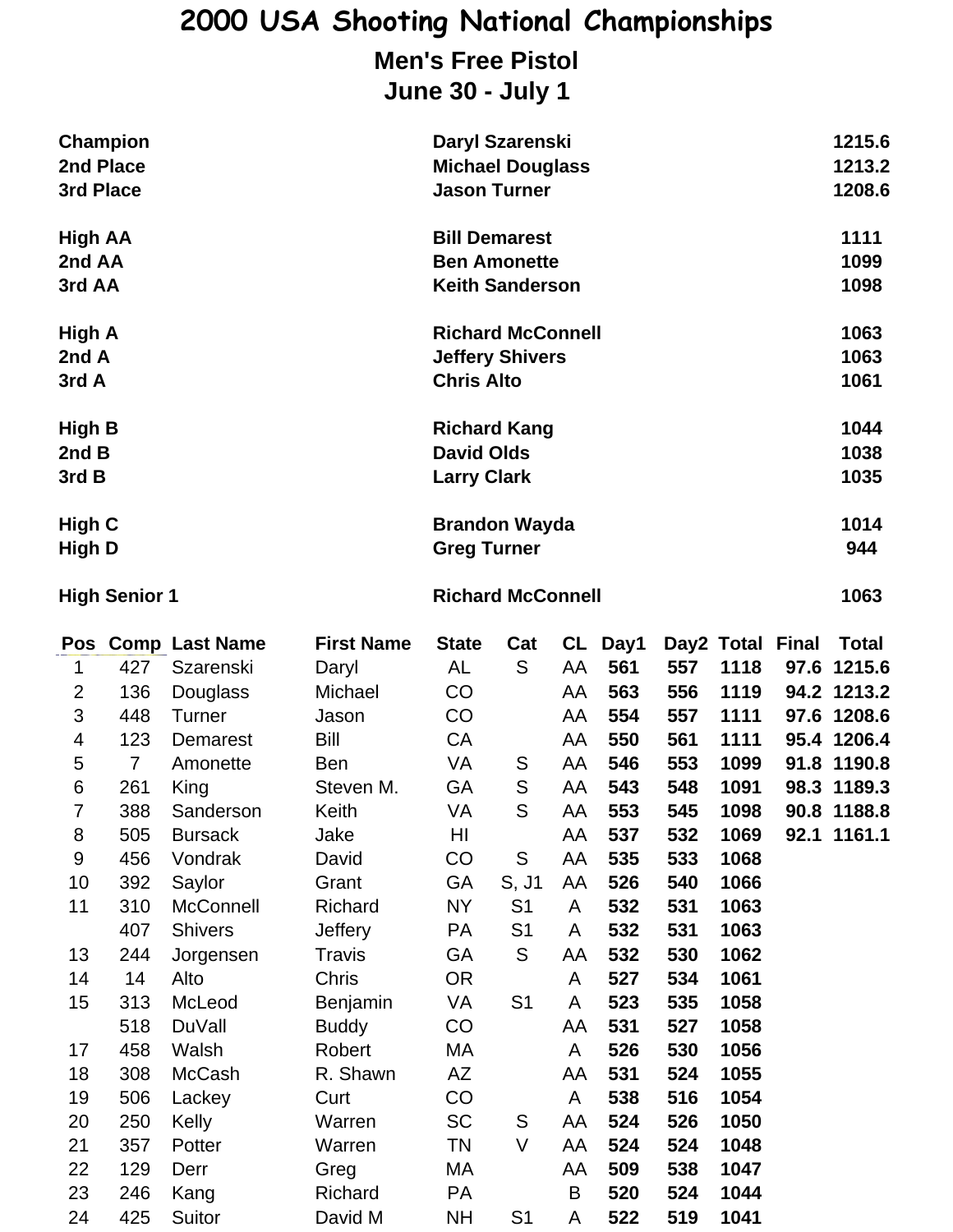| 25 | 243 | Jones          | Peter          | MA             | S <sub>1</sub> | A  | 512        | 526        | 1038 |
|----|-----|----------------|----------------|----------------|----------------|----|------------|------------|------|
|    | 341 | Olds           | David          | AE             |                | B  | 531        | 507        | 1038 |
| 27 | 295 | Lopacki        | Stephen Jr.    | <b>NY</b>      |                | A  | 513        | 524        | 1037 |
| 28 | 92  | <b>Clark</b>   | Larry          | <b>CT</b>      |                | B  | 526        | 509        | 1035 |
| 29 | 29  | <b>Barberi</b> | Justin         | GA             | S              | AA | 516        | 518        | 1034 |
| 30 | 43  | <b>Benson</b>  | Todd           | CO             |                | AA | 511        | 517        | 1028 |
|    | 132 | Diefenderfer   | James R. Jr.   | DE             | J1, S, U       | B  | 524        | 504        | 1028 |
| 32 | 292 | Lewis          | John Wm.       | <b>KS</b>      | S <sub>1</sub> | B  | 510        | 512        | 1022 |
| 33 | 300 | Maddix         | Paul           | <b>KY</b>      |                | B  | 506        | 514        | 1020 |
| 34 | 38  | <b>Beamon</b>  | Gregory        | MA             | S <sub>1</sub> | B  | 486        | 531        | 1017 |
| 35 | 108 | Cummings       | <b>Steven</b>  | CA             | J1, U          | B  | 502        | 513        | 1015 |
| 36 | 461 | Wayda          | <b>Brandon</b> | GA             | J <sub>1</sub> | C  | 496        | 518        | 1014 |
| 37 | 176 | Gamble         | Robert         | HI             |                | B  | 503        | 507        | 1010 |
| 38 | 48  | Blankenship    | David          | <b>TX</b>      |                | A  | 495        | 512        | 1007 |
| 39 | 509 | Anderson       | Dave           | PA             | S,U            | AA | 483        | 519        | 1002 |
| 40 | 384 | Sagerman       | Gene           | ME             | S <sub>2</sub> | B  | 494        | 506        | 1000 |
| 41 | 61  | Bromberger     | Jeffrey        | <b>NY</b>      |                | C  | 492        | 507        | 999  |
| 42 | 150 | Engen          | <b>Scott</b>   | UT             |                | B  | 490        | 495        | 985  |
| 43 | 66  | <b>Bundy</b>   | Robert         | GA             | S <sub>1</sub> | B  | 483        | 501        | 984  |
| 44 | 17  | Arnold         | Randy          | <b>WA</b>      |                | A  | 490        | 484        | 974  |
| 45 | 348 | Perez-Benitoa  | Tony           | FL             |                | C  | 470        | 488        | 958  |
|    | 370 | <b>Rizzo</b>   | <b>Russell</b> | <b>NY</b>      | S <sub>2</sub> | B  | 474        | 484        | 958  |
| 47 | 447 | <b>Turner</b>  | Greg           | <b>NY</b>      |                | E  | 461        | 483        | 944  |
| 48 | 199 | Halenar        | <b>Cliff</b>   | CA             | S <sub>1</sub> | B  | 466        | 469        | 935  |
| 49 | 467 | Whipple        | Albert J.      | <b>KS</b>      | S <sub>1</sub> | C  | 445        | 470        | 915  |
| 50 | 12  | Akers          | William T      | CA             |                | D  | 442        | 458        | 900  |
| 51 | 379 | Rotsch         | Gene           | CA             | S <sub>1</sub> | E  | 395        | 417        | 812  |
| 52 | 208 | Hart           | Will           | R <sub>l</sub> |                | A  | 518        | <b>DNF</b> | 518  |
| 53 | 520 | <b>Short</b>   | Charlie        | IN             |                | A  | <b>DNF</b> | 511        | 511  |

## **2000 USA Shooting National Championships Junior Men's Free Pistol June 30 - July 1**

| Champion<br>2nd Place<br>3rd Place |     |                    | <b>Grant Saylor</b><br>1066<br><b>James Diefenderfer</b><br>1028<br>1015<br><b>Steven Cummings</b> |              |                    |    |      |     |            |  |
|------------------------------------|-----|--------------------|----------------------------------------------------------------------------------------------------|--------------|--------------------|----|------|-----|------------|--|
|                                    |     | Pos Comp Last Name | <b>First Name</b>                                                                                  | <b>State</b> | Cat                | CL | Day1 |     | Day2 Total |  |
|                                    | 392 | Saylor             | Grant                                                                                              | GA           | S. J1              | B  | 526  | 540 | 1066       |  |
| 2                                  | 132 | Diefenderfer       | James R. Jr.                                                                                       |              | <b>DE</b> J1, S, U | B  | 524  | 504 | 1028       |  |
| 3                                  | 108 | Cummings           | <b>Steven</b>                                                                                      | CA           | J1, U              | B  | 502  | 513 | 1015       |  |
| 4                                  | 461 | Wayda              | <b>Brandon</b>                                                                                     | GA           | J1                 | C  | 496  | 518 | 1014       |  |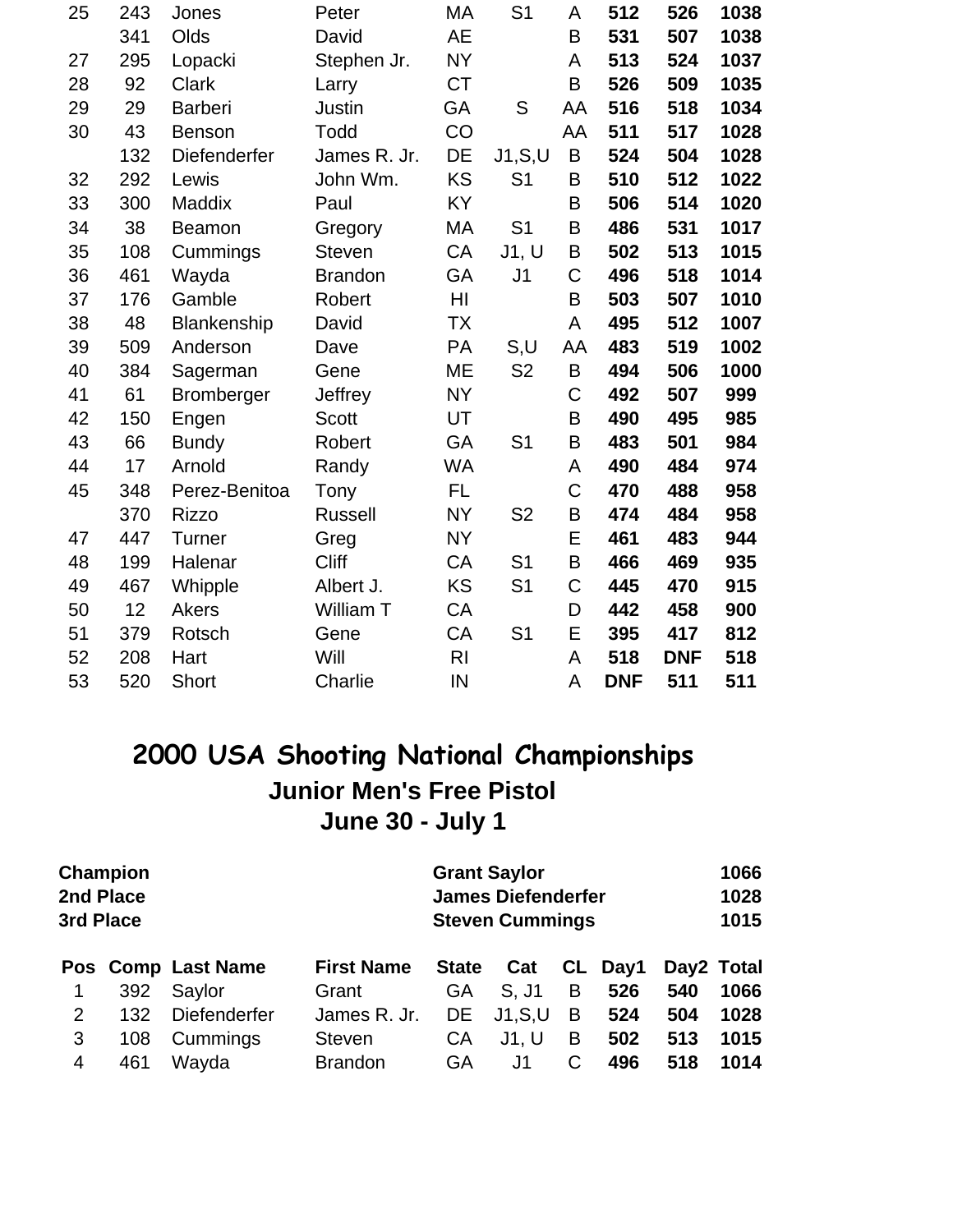## **2000 USA Shooting National Championships Women's Air Pistol June 30 - July 1**

| <b>Champion</b>        | <b>Rebecca Snyder</b>     | 861.3 |
|------------------------|---------------------------|-------|
| 2nd Place              | <b>Elizabeth Callahan</b> | 854.2 |
| 3rd Place              | <b>Roxane Conrad</b>      | 850.1 |
| <b>High AA</b>         | <b>Rebecca Jankiewicz</b> | 752   |
| 2nd AA                 | <b>Janine Bowman</b>      | 747   |
| 3rd AA                 | <b>Rhonda Bright</b>      | 739   |
| High A                 | <b>Christina Cassidy</b>  | 747   |
| 2nd A                  | <b>Lauren Santibanez</b>  | 746   |
| 3rd A                  | <b>Teri Salb</b>          | 740   |
| <b>High B</b>          | <b>Megan Wright</b>       | 734   |
| 2nd B                  | <b>Melissa McConnell</b>  | 728   |
| 3rd B                  | <b>Claire Nicholas</b>    | 719   |
| High C                 | <b>Amanda Loux</b>        | 719   |
| 2nd C                  | <b>Brooke Turner</b>      | 704   |
| <b>High Visitor</b>    | <b>Kim Eagles</b>         | 745   |
| <b>High Collegiate</b> | <b>Teri Salb</b>          | 740   |

|                |     | <b>Pos Comp Last Name</b> | First Name State Cat CL Day1 |            |                |    |     |     | Day2 Total | <b>Final</b> | Total |
|----------------|-----|---------------------------|------------------------------|------------|----------------|----|-----|-----|------------|--------------|-------|
| 1              | 418 | Snyder                    | Rebecca                      | CO         |                | AA | 381 | 380 | 761        | 100.3        | 861.3 |
| $\overline{2}$ | 73  | Callahan                  | Elizabeth                    | MD         |                | AA | 381 | 377 | 758        | 96.2         | 854.2 |
| 3              | 95  | Conrad                    | Roxane                       | VA         | S              | AA | 378 | 376 | 754        | 96.1         | 850.1 |
| 4              | 233 | Jankiewicz                | Rebecca                      | CO         |                | AA | 378 | 374 | 752        | 96.3         | 848.3 |
| 5              | 50  | <b>Bowman</b>             | Janine                       | TX         |                | AA | 373 | 374 | 747        | 98.9         | 845.9 |
| 6              | 82  | Cassidy                   | Christina                    | CA         | J <sub>1</sub> | A  | 373 | 374 | 747        | 96.7         | 843.7 |
| 7              | 391 | Santibanez                | Lauren                       | CA         | J <sub>1</sub> | A  | 372 | 374 | 746        | 97.4         | 843.4 |
| 8              | 385 | Salb                      | Teri                         | <b>NM</b>  | U              | A  | 374 | 366 | 740        | 98.0         | 838.0 |
| 9              | 146 | Eagles                    | Kim                          | <b>CAN</b> | V              | AA | 378 | 367 | 745        |              |       |
| 10             | 60  | <b>Bright</b>             | Rhonda                       | <b>GA</b>  | S              | AA | 370 | 369 | 739        |              |       |
| 11             | 37  | <b>Beale</b>              | <b>Brenda</b>                | ME         |                | A  | 369 | 368 | 737        |              |       |
| 12             | 452 | Utasy                     | Sandra                       | GA         |                | A  | 368 | 368 | 736        |              |       |
| 13             | 403 | Shea                      | <b>Barbara</b>               | TX         | S              | AA | 363 | 372 | 735        |              |       |
| 14             | 516 | Wright                    | Megan                        | CA         | J1, U          | B  | 361 | 373 | 734        |              |       |
|                | 55  | <b>Briggs</b>             | Jodie                        | <b>GA</b>  | J <sub>1</sub> | A  | 368 | 366 | 734        |              |       |
| 16             | 229 | le                        | Fumiko                       | UT         | V              | A  | 364 | 369 | 733        |              |       |
| 17             | 311 | <b>McConnell</b>          | Susan                        | <b>NY</b>  | S <sub>1</sub> | A  | 368 | 364 | 732        |              |       |
| 18             | 228 | Hunton                    | Summer                       | CO         | U              | A  | 366 | 365 | 731        |              |       |
| 19             | 22  | Ayala                     | Renee                        | GA         | S              | AA | 363 | 367 | 730        |              |       |
|                | 335 | <b>Nicholas</b>           | Mary Lou                     | FL         |                | A  | 371 | 359 | 730        |              |       |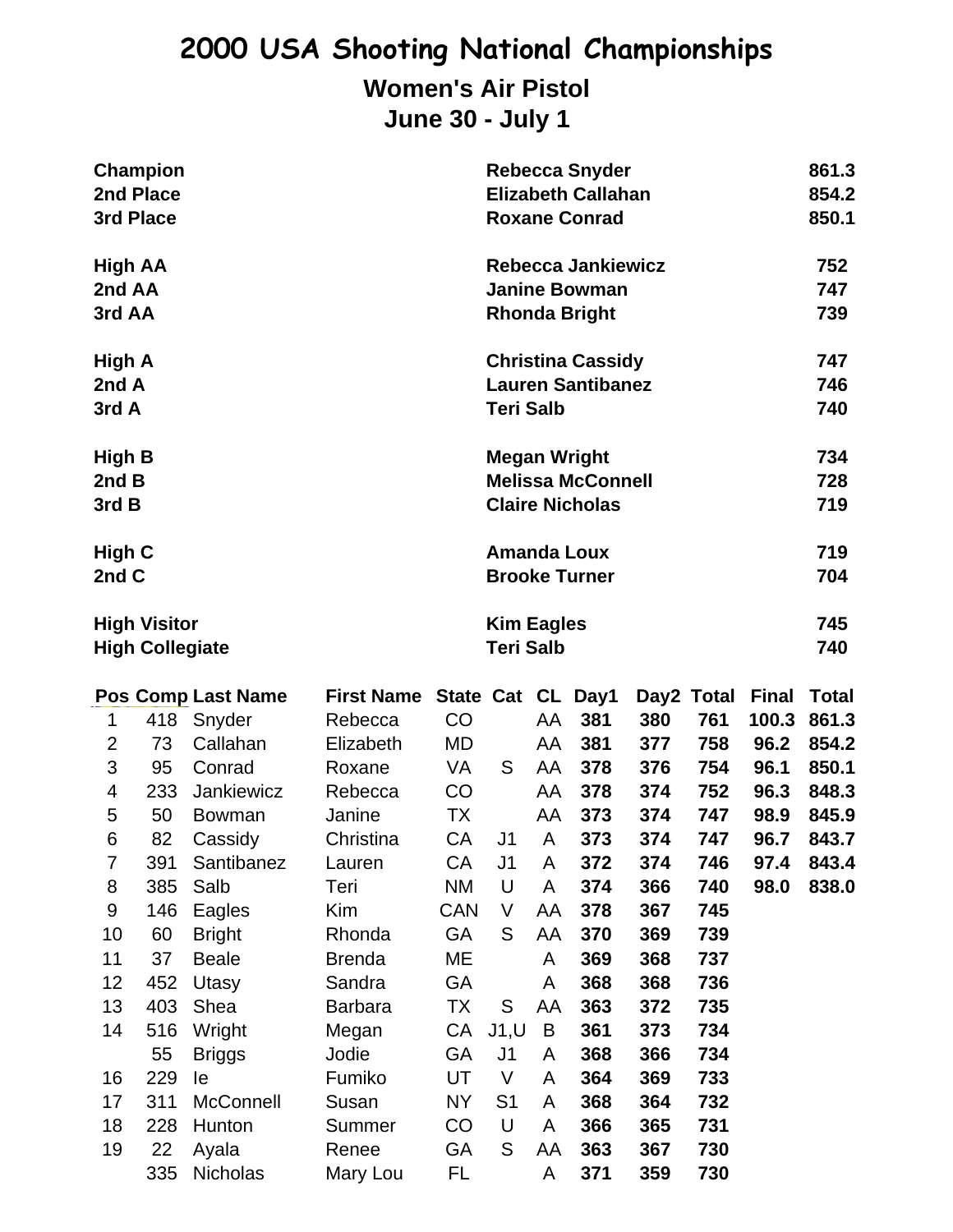| 21 | 309 | <b>McConnell</b>   | Melissa         | GA |                | B | 365 | 363 | 728 |
|----|-----|--------------------|-----------------|----|----------------|---|-----|-----|-----|
| 22 | 53  | <b>Bradford</b>    | Madeline        | ID | J1, U          | A | 363 | 363 | 726 |
| 23 | 334 | <b>Nicholas</b>    | Claire          | FL | J2             | B | 360 | 359 | 719 |
|    | 299 | Loux               | Amanda          | UT | J3             | C | 366 | 353 | 719 |
| 25 | 472 | Wilber             | Leslie          | CO | J <sub>1</sub> | A | 359 | 359 | 718 |
| 26 | 74  | Callahan           | Kathy           | MD |                | B | 350 | 363 | 713 |
|    | 482 | Zimmerman          | Terri           | FL |                | B | 353 | 360 | 713 |
| 28 | 449 | <b>Tyler</b>       | Laura           | CO |                | A | 346 | 359 | 705 |
| 29 | 446 | <b>Turner</b>      | <b>Brooke</b>   | GA | J <sub>1</sub> | С | 343 | 361 | 704 |
| 30 | 443 | <b>Trickett</b>    | <b>Jennifer</b> | МA | J2             | B | 351 | 352 | 703 |
| 31 | 116 | Davis              | Marcia          | MI |                | A | 352 | 350 | 702 |
|    | 180 | Gengenbacher       | Amanda          | МT | J2             | B | 357 | 345 | 702 |
| 33 | 39  | <b>Beauford</b>    | Diana           | GA | J1             | A | 351 | 349 | 700 |
| 34 | 119 | Davis              | Jessie          | GA | J1             | С | 357 | 342 | 699 |
| 35 | 421 | Spencer            | Deborah         | RI |                | B | 340 | 353 | 693 |
| 36 | 107 | Cummings           | Phyllis         | СA | S <sub>1</sub> | B | 337 | 337 | 674 |
| 37 | 329 | Mumby              | Marilyn         | CO | V              | C | 327 | 335 | 662 |
| 38 | 519 | Jones              | Allison         | IL |                | D | 306 | 339 | 645 |
|    | 161 | <b>Fitzpatrick</b> | Rita            | ME |                | D | 314 | 331 | 645 |
|    |     |                    |                 |    |                |   |     |     |     |

## **2000 USA Shooting National Championships Junior Women's Air Pistol June 30 - July 1**

| 3rd Place      | Champion<br>2nd Place |                             |                   |              | <b>Christina Cassidy</b><br><b>Lauren Santibanez</b><br><b>Megan Wright</b> |   | 747<br>746<br>734 |      |              |  |
|----------------|-----------------------|-----------------------------|-------------------|--------------|-----------------------------------------------------------------------------|---|-------------------|------|--------------|--|
|                |                       | <b>High Intermediate Jr</b> |                   |              | <b>Claire Nicholas</b>                                                      |   |                   | 719  |              |  |
|                |                       | <b>Pos Comp Last Name</b>   | <b>First Name</b> | State Cat CL |                                                                             |   | Day1              | Day2 | <b>Total</b> |  |
| 1              | 82                    | Cassidy                     | Christina         | СA           | J1                                                                          | A | 373               | 374  | 747          |  |
| $\overline{2}$ | 391                   | Santibanez                  | Lauren            | СA           | J <sub>1</sub>                                                              | A | 372               | 374  | 746          |  |
| 3              | 516                   | Wright                      | Megan             | СA           | J1, U                                                                       | B | 361               | 373  | 734          |  |
|                | 55                    | <b>Briggs</b>               | Jodie             | GA           | J <sub>1</sub>                                                              | A | 368               | 366  | 734          |  |
| 5              | 53                    | <b>Bradford</b>             | Madeline          | ID           | J1, U                                                                       | A | 363               | 363  | 726          |  |
| 6              | 334                   | <b>Nicholas</b>             | Claire            | FL           | J <sub>2</sub>                                                              | B | 360               | 359  | 719          |  |
|                | 299                   | Loux                        | Amanda            | UT           | J3                                                                          | C | 366               | 353  | 719          |  |
| 8              | 472                   | Wilber                      | Leslie            | CO           | J <sub>1</sub>                                                              | A | 359               | 359  | 718          |  |
| 9              | 446                   | Turner                      | <b>Brooke</b>     | GA           | J <sub>1</sub>                                                              | C | 343               | 361  | 704          |  |
| 10             | 443                   | <b>Trickett</b>             | <b>Jennifer</b>   | МA           | J <sub>2</sub>                                                              | B | 351               | 352  | 703          |  |
| 11             | 180                   | Gengenbacher Amanda         |                   | МT           | J2                                                                          | B | 357               | 345  | 702          |  |
| 12             | 39                    | <b>Beauford</b>             | Diana             | GA           | J <sub>1</sub>                                                              | A | 351               | 349  | 700          |  |
| 13             | 119                   | Davis                       | Jessie            | GА           | J1                                                                          | C | 357               | 342  | 699          |  |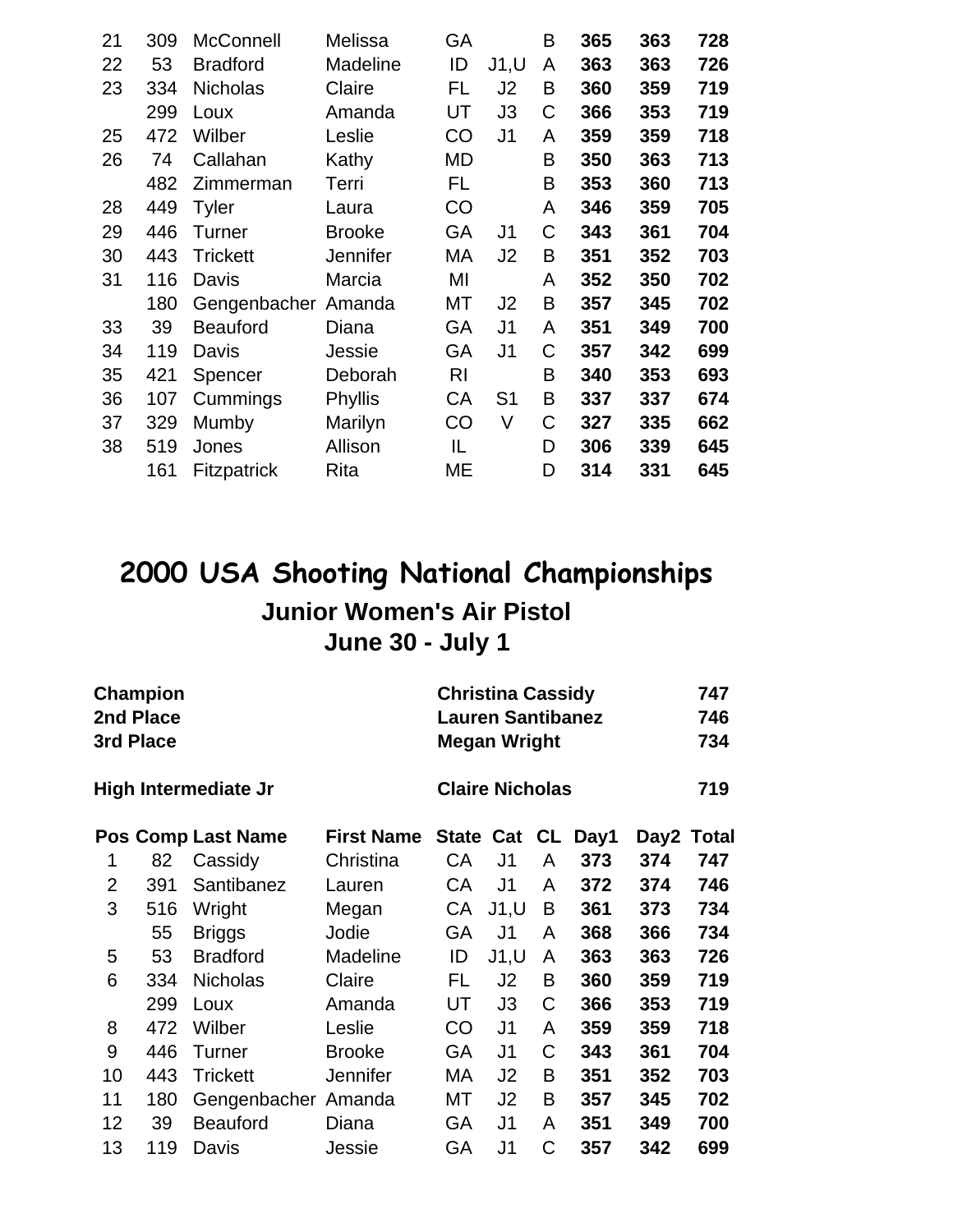**Men's Air Pistol June 27 - 28**

|                                              | <b>Champion</b><br>2nd Place<br>3rd Place |                                            |                                         | <b>Michael Douglass</b><br><b>Bill Demarest</b><br><b>John Bickar</b> |                                                                          | 1256.1<br>1251.9<br>1250.9 |                    |                   |                            |                              |                                  |  |
|----------------------------------------------|-------------------------------------------|--------------------------------------------|-----------------------------------------|-----------------------------------------------------------------------|--------------------------------------------------------------------------|----------------------------|--------------------|-------------------|----------------------------|------------------------------|----------------------------------|--|
| High AA<br>2nd AA<br>3rd AA                  |                                           |                                            |                                         | <b>Jason Turner</b><br>Daryl Szarenski<br><b>Steven King</b>          |                                                                          | 1153<br>1151<br>1149       |                    |                   |                            |                              |                                  |  |
| High A<br>2nd A<br>3rd A                     |                                           |                                            |                                         | <b>Will Hart</b>                                                      | <b>Dexter Tahara</b><br><b>Scott Engen</b>                               |                            |                    |                   |                            |                              | 1130<br>1126<br>1113             |  |
| High B<br>2nd B<br>3rd B                     |                                           |                                            |                                         |                                                                       | <b>Robert Fraatz</b><br><b>Jeffrey Bromberger</b><br><b>John Gentzel</b> |                            |                    |                   |                            |                              | 1083<br>1077<br>1070             |  |
| High C                                       |                                           |                                            |                                         | <b>Mark Tilma</b>                                                     |                                                                          | 1031                       |                    |                   |                            |                              |                                  |  |
|                                              | <b>High Collegiate</b>                    |                                            |                                         |                                                                       | <b>Steve Cummings</b>                                                    |                            |                    |                   |                            |                              |                                  |  |
| <b>High Senior 1</b><br><b>High Senior 2</b> |                                           |                                            | <b>Jeff Shivers</b><br><b>Alan Dart</b> |                                                                       |                                                                          |                            |                    |                   |                            | 1142<br>1107                 |                                  |  |
|                                              | <b>High Visitor</b>                       |                                            |                                         | <b>Warren Potter</b>                                                  |                                                                          |                            |                    |                   |                            |                              |                                  |  |
| 1<br>$\overline{2}$                          | 136<br>123                                | Pos Comp Last Name<br>Douglass<br>Demarest | <b>First Name</b><br>Michael<br>Bill    | <b>State</b><br>CO<br><b>CA</b>                                       | Cat                                                                      | CL<br>AA<br>AA             | Day1<br>582<br>579 | 578<br>575        | Day2 Total<br>1160<br>1154 | <b>Final</b><br>96.1<br>97.9 | <b>Total</b><br>1256.1<br>1251.9 |  |
| 3<br>4                                       | 46<br>427                                 | <b>Bickar</b><br>Szarenski                 | John<br>Daryl                           | CO<br>AL                                                              | ${\mathsf S}$                                                            | AA<br>AA                   | 578<br>582         | 570<br>569        | 1148<br>1151               | 102.9<br>99.2                | 1250.9<br>1250.2                 |  |
| 5<br>6<br>7                                  | 448<br>261<br>456                         | <b>Turner</b><br>King<br>Vondrak           | Jason<br>Steven M.<br>David             | CO<br>GA<br>CO                                                        | ${\mathsf S}$<br>${\mathsf S}$                                           | AA<br>AA<br>AA             | 575<br>573<br>577  | 578<br>576<br>572 | 1153<br>1149<br>1149       | 96.3<br>99.5<br>99.1         | 1249.3<br>1248.5<br>1248.1       |  |
| 8<br>$\boldsymbol{9}$<br>10                  | 14<br>407<br>244                          | Alto<br><b>Shivers</b><br>Jorgensen        | Chris<br>Jeffery<br><b>Travis</b>       | <b>OR</b><br><b>PA</b><br>GA                                          | S <sub>1</sub><br>S                                                      | AA<br>AA<br>AA             | 572<br>576<br>572  | 572<br>566<br>569 | 1144<br>1142<br>1141       | 98.1                         | 1242.1                           |  |
| 11<br>12                                     | $\overline{7}$<br>392                     | Amonette<br>Saylor                         | Ben<br>Grant                            | VA<br>GA                                                              | ${\sf S}$<br>S, J1                                                       | AA<br>AA                   | 566<br>566         | 574<br>568        | 1140<br>1134               |                              |                                  |  |
| 13<br>14<br>15                               | 35<br>434<br>250                          | <b>Baugher</b><br>Tahara<br>Kelly          | Justin<br><b>Dexter</b><br>Warren       | TX<br>CA<br><b>SC</b>                                                 | S                                                                        | AA<br>A<br>AA              | 566<br>563<br>563  | 566<br>567<br>565 | 1132<br>1130<br>1128       |                              |                                  |  |
| 16                                           | 357                                       | Potter                                     | Warren                                  | <b>TN</b>                                                             | V                                                                        | AA                         | 559                | 568               | 1127                       |                              |                                  |  |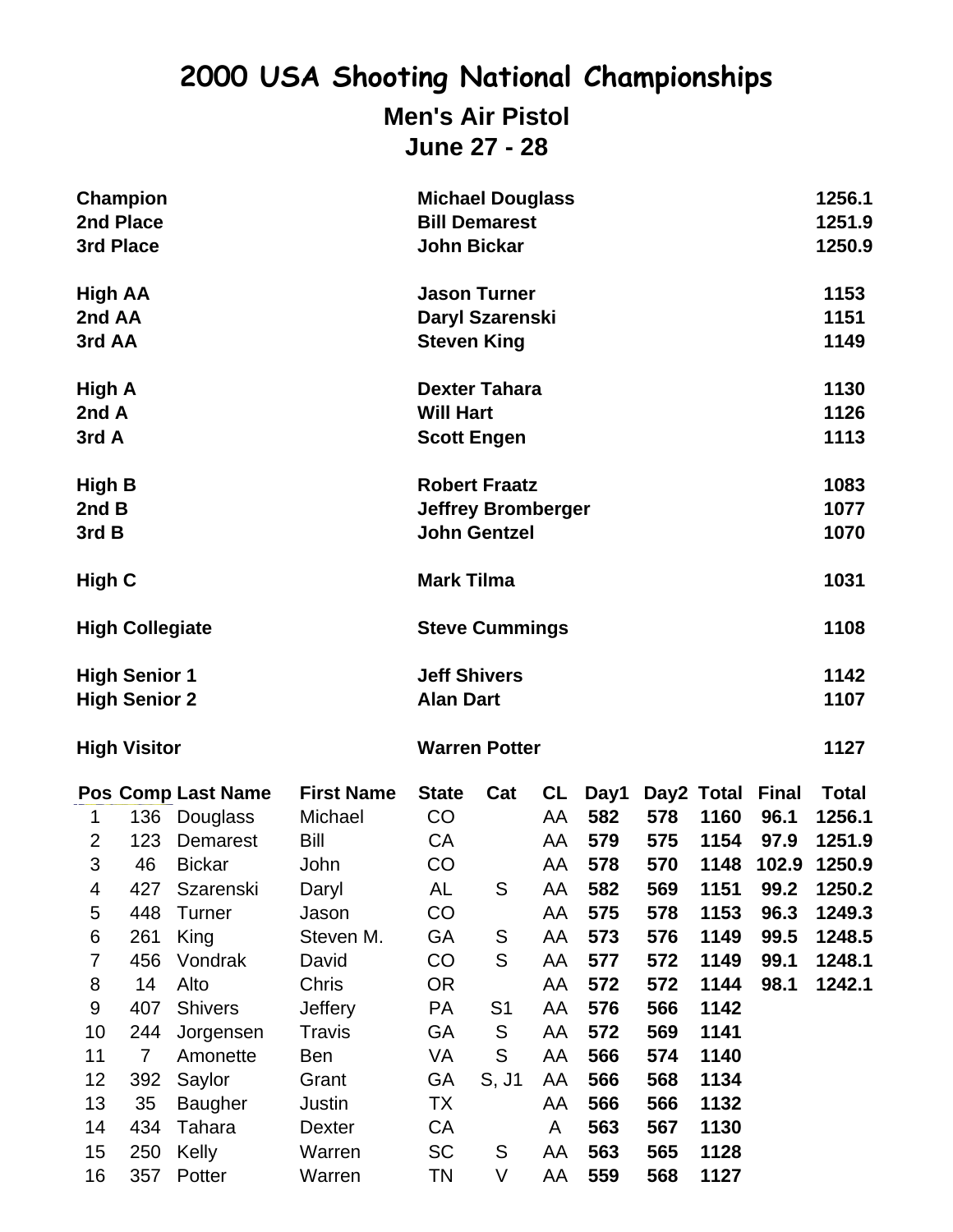|    | 54  | <b>Bradley</b>    | Terry          | GA             | S              | AA | 566 | 561 | 1127 |
|----|-----|-------------------|----------------|----------------|----------------|----|-----|-----|------|
|    | 313 | McLeod            | Benjamin       | VA             | S <sub>1</sub> | AA | 566 | 561 | 1127 |
| 19 | 308 | <b>McCash</b>     | R. Shawn       | AZ             |                | AA | 563 | 563 | 1126 |
|    | 208 | Hart              | Will           | R <sub>l</sub> |                | A  | 563 | 563 | 1126 |
| 21 | 505 | <b>Bursack</b>    | <b>Jack</b>    | HI             |                | AA | 554 | 571 | 1125 |
| 22 | 92  | Clark             | Larry          | <b>CT</b>      |                | AA | 563 | 560 | 1123 |
|    | 112 | Dane              | Michael        | <b>CT</b>      |                | AA | 564 | 559 | 1123 |
| 24 | 274 | Kusig             | Armin          | МA             | V              | AA | 554 | 568 | 1122 |
| 25 | 425 | Suitor            | David M        | <b>NH</b>      | S <sub>1</sub> | AA | 561 | 555 | 1116 |
| 26 | 129 | Derr              | Greg           | МA             |                | AA | 552 | 563 | 1115 |
| 27 | 506 | Lackey            | Curt           | CO             |                | AA | 558 | 556 | 1114 |
| 28 | 150 | Engen             | <b>Scott</b>   | UT             |                | A  | 552 | 561 | 1113 |
| 29 | 310 | McConnell         | Richard        | <b>NY</b>      | S <sub>1</sub> | AA | 557 | 555 | 1112 |
| 30 | 66  | <b>Bundy</b>      | Robert         | GA             | S <sub>1</sub> | AA | 551 | 560 | 1111 |
| 31 | 43  | <b>Benson</b>     | Todd           | CO             |                | AA | 553 | 557 | 1110 |
|    | 29  | Barberi           | Justin         | GA             | S              | AA | 557 | 553 | 1110 |
|    | 458 | Walsh             | Robert         | MA             |                | AA | 561 | 549 | 1110 |
| 34 | 243 | Jones             | Peter          | MA             | S <sub>1</sub> | AA | 550 | 558 | 1108 |
|    | 108 | Cummings          | <b>Steven</b>  | CA             | J1, U          | A  | 558 | 550 | 1108 |
| 36 | 114 | Dart              | Alan           | FL.            | S <sub>2</sub> | A  | 554 | 553 | 1107 |
|    | 48  | Blankenship       | David          | ТX             |                | A  | 555 | 552 | 1107 |
| 38 | 294 | Look              | Zig            | HI             |                | A  | 551 | 554 | 1105 |
| 39 | 295 | Lopacki           | Stephen Jr.    | <b>NY</b>      |                | AA | 551 | 553 | 1104 |
|    | 509 | Anderson          | David          | <b>PA</b>      | S,U            | AA | 556 | 548 | 1104 |
| 41 | 341 | Olds              | David          | <b>AE</b>      |                | A  | 558 | 541 | 1099 |
| 42 | 282 | Langlois          | Rene III       | LA             | J2             | A  | 541 | 556 | 1097 |
| 43 | 199 | Halenar           | Cliff          | CA             | S <sub>1</sub> | AA | 552 | 542 | 1094 |
| 44 | 158 | <b>Fisher</b>     | Roland         | <b>NH</b>      | S <sub>1</sub> | A  | 536 | 556 | 1092 |
|    | 132 | Diefenderfer      | James R. Jr.   | DE             | J1, S, U       | A  | 541 | 551 | 1092 |
| 46 | 387 | Sanchez           | Wilberto       | MD             | S              | AA | 551 | 539 | 1090 |
| 47 | 258 | Kidd              | Clifford       | <b>TX</b>      | J <sub>1</sub> | A  | 533 | 555 | 1088 |
|    | 292 | Lewis             | John Wm.       | KS             | S <sub>1</sub> | A  | 545 | 543 | 1088 |
| 49 | 255 | Kent              | Zane H         | GА             | S <sub>1</sub> | A  | 545 | 541 | 1086 |
|    | 338 | O'Connor          | JP             | GA             |                | A  | 549 | 537 | 1086 |
| 51 | 300 | Maddix            | Paul           | KY             |                | A  | 537 | 548 | 1085 |
| 52 | 169 | Fraatz            | Robert         | GA             |                | B  | 543 | 540 | 1083 |
| 53 | 61  | <b>Bromberger</b> | Jeffrey        | <b>NY</b>      |                | B  | 543 | 534 | 1077 |
| 54 | 330 | Mumby             | Robert         | CO             | V              | A  | 541 | 535 | 1076 |
| 55 | 461 | Wayda             | <b>Brandon</b> | GА             | J <sub>1</sub> | A  | 539 | 535 | 1074 |
| 56 | 370 | <b>Rizzo</b>      | Russell        | <b>NY</b>      | S <sub>2</sub> | A  | 536 | 535 | 1071 |
| 57 | 510 | Gentzel           | John           | VA             |                | B  | 531 | 539 | 1070 |
|    | 17  | Arnold            | Randy          | WA             |                | A  | 533 | 537 | 1070 |
| 59 | 271 | <b>Kriek</b>      | Dennis M       | <b>PA</b>      |                | A  | 529 | 538 | 1067 |
|    | 321 | Meredith          | <b>Bruce</b>   | GА             | S <sub>2</sub> | A  | 533 | 534 | 1067 |
| 61 | 248 | Kavanagh          | Edward         | NY.            | S <sub>2</sub> | A  | 533 | 532 | 1065 |
| 62 | 339 | O'Flarity         | <b>Steve</b>   | СT             |                | B  | 519 | 544 | 1063 |
| 63 | 176 | Gamble            | Robert         | HI             |                | A  | 539 | 523 | 1062 |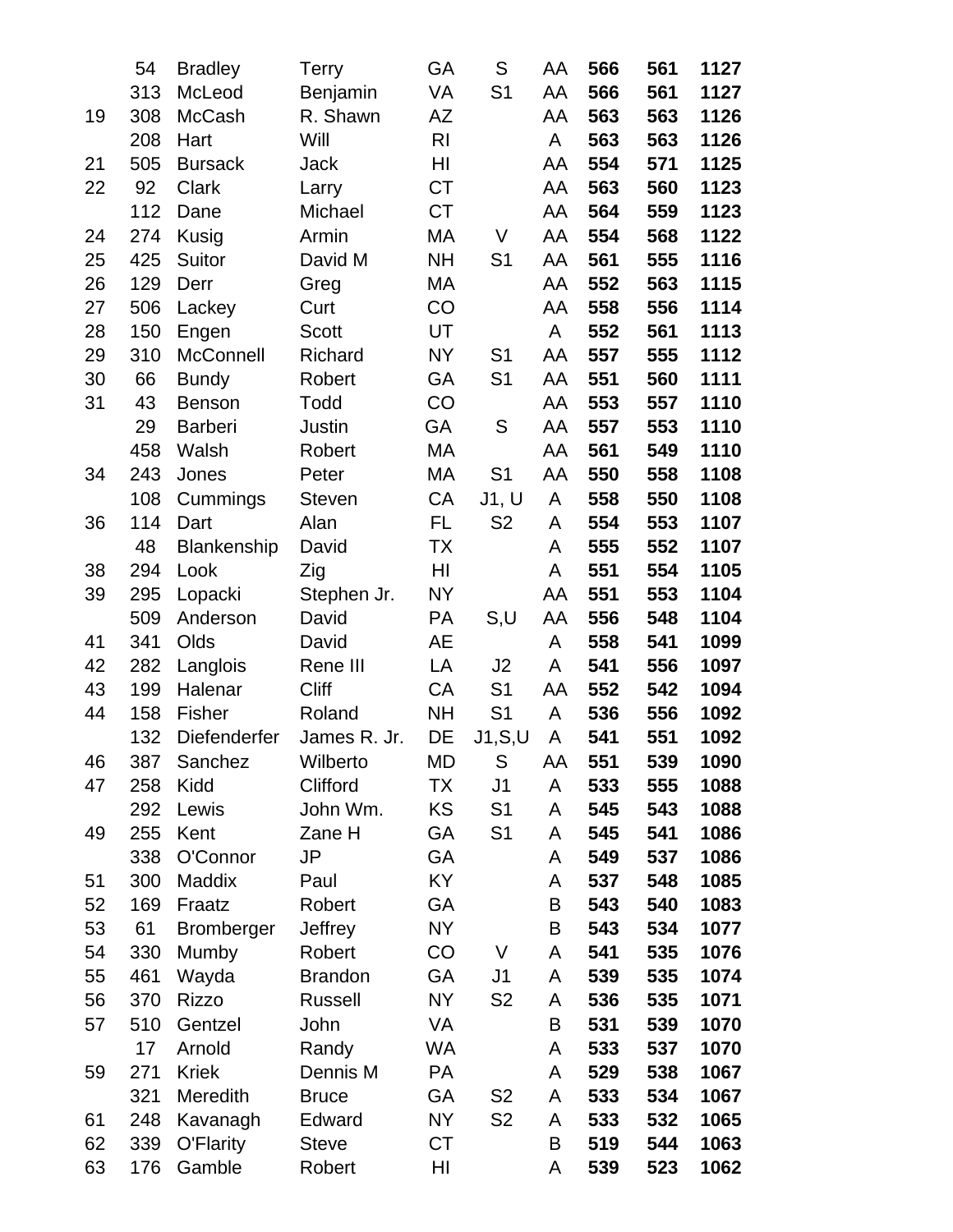| 1061<br>525                                                                      |
|----------------------------------------------------------------------------------|
| 1061<br>522                                                                      |
| 528<br>1050                                                                      |
| 1048                                                                             |
| 1043                                                                             |
| 1043                                                                             |
| 1035                                                                             |
| 1031                                                                             |
| 1018                                                                             |
| 1017                                                                             |
| 1011                                                                             |
| 995                                                                              |
| 962                                                                              |
| 549                                                                              |
| 533<br>521<br>511<br>512<br>516<br>510<br>515<br>485<br>502<br>467<br><b>DNF</b> |

## **2000 USA Shooting National Championships Junior Men's Air Pistol June 27 - 28**

|    | <b>Champion</b><br>2nd Place<br>3rd Place |                           |                   |              | <b>Grant Saylor</b><br><b>Steve Cummings</b><br><b>Rene Langlois</b> |    |      |            |      |  |
|----|-------------------------------------------|---------------------------|-------------------|--------------|----------------------------------------------------------------------|----|------|------------|------|--|
|    |                                           | <b>Pos Comp Last Name</b> | <b>First Name</b> | <b>State</b> | Cat                                                                  | CL | Day1 | Day2 Total |      |  |
| 12 |                                           | 392 Saylor                | Grant             | GА           | S, J1                                                                | AA | 566  | 568        | 1134 |  |
| 35 | 108                                       | Cummings                  | <b>Steven</b>     | CA           | J1, U                                                                | A  | 558  | 550        | 1108 |  |
| 42 | 282                                       | Langlois                  | Rene III          | LA           | J <sub>2</sub>                                                       | A  | 541  | 556        | 1097 |  |
| 45 | 132                                       | <b>Diefenderfer</b>       | James R. Jr.      | DE           | J1, S, U                                                             | A  | 541  | 551        | 1092 |  |
| 47 | 258                                       | Kidd                      | Clifford          | ТX           | J1                                                                   | A  | 533  | 555        | 1088 |  |
| 55 | 461                                       | Wayda                     | <b>Brandon</b>    | GA           | J1                                                                   | A  | 539  | 535        | 1074 |  |
| 71 | 440                                       | Tilma                     | <b>Mark</b>       | ТX           | J <sub>2</sub>                                                       | C  | 515  | 516        | 1031 |  |
| 74 | 190                                       | Gonzales                  | Clay              | FL           | J3                                                                   | E  | 526  | 485        | 1011 |  |
| 75 | 174                                       | Fulmer                    | Curt              | PA           | J <sub>1</sub>                                                       | C  | 493  | 502        | 995  |  |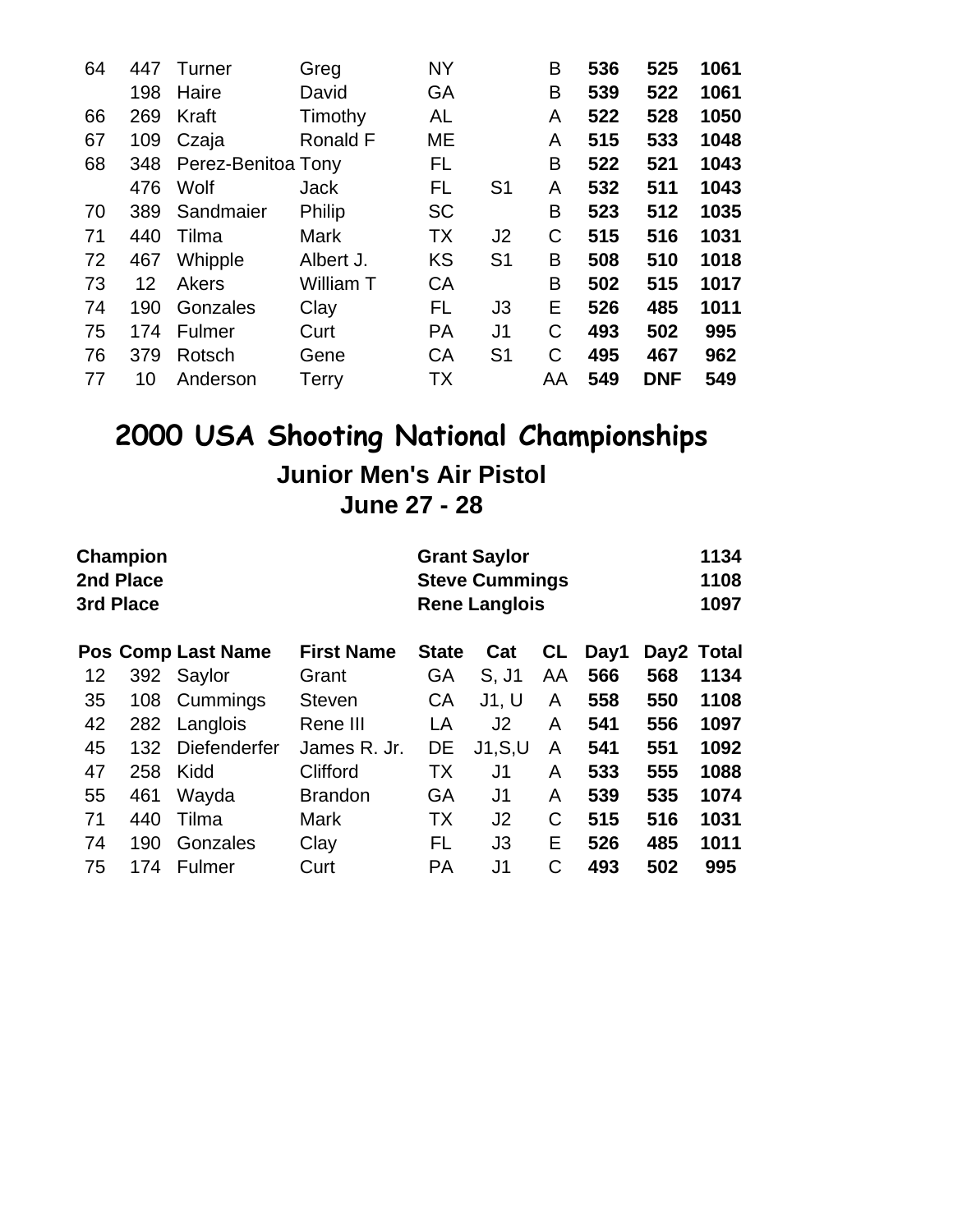## **2000 USA Shooting National Championships Women's Sport Pistol**

**June 27 - 28**

| Champion            | <b>Janine Bowman</b>      | 1258.6 |
|---------------------|---------------------------|--------|
| 2nd Place           | <b>Lauren Santibanez</b>  | 1251.1 |
| 3rd Place           | <b>Sandra Utasy</b>       | 1247.9 |
| <b>High AA</b>      | <b>Rebecca Snyder</b>     | 1147   |
| 2nd AA              | <b>Elizabeth Callahan</b> | 1142   |
| 3rd AA              | <b>Rhonda Bright</b>      | 1131   |
| High A              | <b>Mary Lou Nicholas</b>  | 1119   |
| 2nd A               | <b>Marcia Davis</b>       | 1093   |
| <b>High B</b>       | <b>Claire Nicholas</b>    | 1118   |
| 2ndB                | <b>Teri Salb</b>          | 1089   |
| <b>High Visitor</b> | <b>Kim Eagles</b>         | 1123   |

|                |     | Pos Comp Last Name | <b>First Name</b> | <b>State</b> | Cat   |    | CL Day1 |     | Day2 Total | <b>Final</b> | <b>Total</b> |
|----------------|-----|--------------------|-------------------|--------------|-------|----|---------|-----|------------|--------------|--------------|
| 1              | 50  | <b>Bowman</b>      | Janine            | TX           | W     | AA | 575     | 585 | 1160       | 98.6         | 1258.6       |
| $\overline{2}$ | 391 | Santibanez         | Lauren            | CA           | W, J1 | AA | 576     | 575 | 1151       | 100.1        | 1251.1       |
| 3              | 452 | Utasy              | Sandra            | GA           | W     | AA | 578     | 572 | 1150       | 97.9         | 1247.9       |
| 4              | 418 | Snyder             | Rebecca           | CO           | W     | AA | 581     | 566 | 1147       | 99.2         | 1246.2       |
| 5              | 73  | Callahan           | Elizabeth         | MD           | W     | AA | 567     | 575 | 1142       | 100.3        | 1242.3       |
| 6              | 60  | <b>Bright</b>      | Rhonda            | GA           | S     | AA | 572     | 559 | 1131       | 91.1         | 1222.1       |
| $\overline{7}$ | 335 | <b>Nicholas</b>    | Mary Lou          | FL.          | W     | A  | 556     | 563 | 1119       | 99.4         | 1218.4       |
| 8              | 95  | Conrad             | Roxane            | VA           | W, S  | AA | 561     | 562 | 1123       | 93.9         | 1216.9       |
| $9\,$          | 146 | Eagles             | <b>Kim</b>        | <b>CAN</b>   | V     | AA | 568     | 555 | 1123       |              |              |
| 10             | 334 | <b>Nicholas</b>    | Claire            | FL.          | W, J2 | B  | 560     | 558 | 1118       |              |              |
|                | 22  | Ayala              | Renee             | GA           | S     | AA | 562     | 556 | 1118       |              |              |
| 12             | 229 | le                 | Fumiko            | UT           | W, V  | A  | 549     | 544 | 1093       |              |              |
|                | 116 | Davis              | Marcia            | MI           | W     | A  | 551     | 542 | 1093       |              |              |
| 14             | 385 | Salb               | Teri              | NM           | W,U   | B  | 545     | 544 | 1089       |              |              |
| 15             | 443 | <b>Trickett</b>    | Jennifer          | МA           | W, J2 | A  | 544     | 542 | 1086       |              |              |
| 16             | 449 | <b>Tyler</b>       | Laura             | CO           | W     | A  | 545     | 529 | 1074       |              |              |
| 17             | 74  | Callahan           | Kathy             | MD           | W     | A  | 524     | 544 | 1068       |              |              |
| 18             | 39  | <b>Beauford</b>    | Diana             | GA           | W, J1 | D  | 527     | 520 | 1047       |              |              |
| 19             | 311 | <b>McConnell</b>   | Susan             | <b>NY</b>    | W, S1 | B  | 510     | 527 | 1037       |              |              |
|                | 482 | Zimmerman          | Terri             | FL.          | W     | A  | 546     | 491 | 1037       |              |              |
| 21             | 329 | Mumby              | Marilyn           | CO           | V, W  | E  | 469     | 499 | 968        |              |              |
| 22             | 446 | Turner             | <b>Brooke</b>     | GA           | W, J1 | D  | 465     | 474 | 939        |              |              |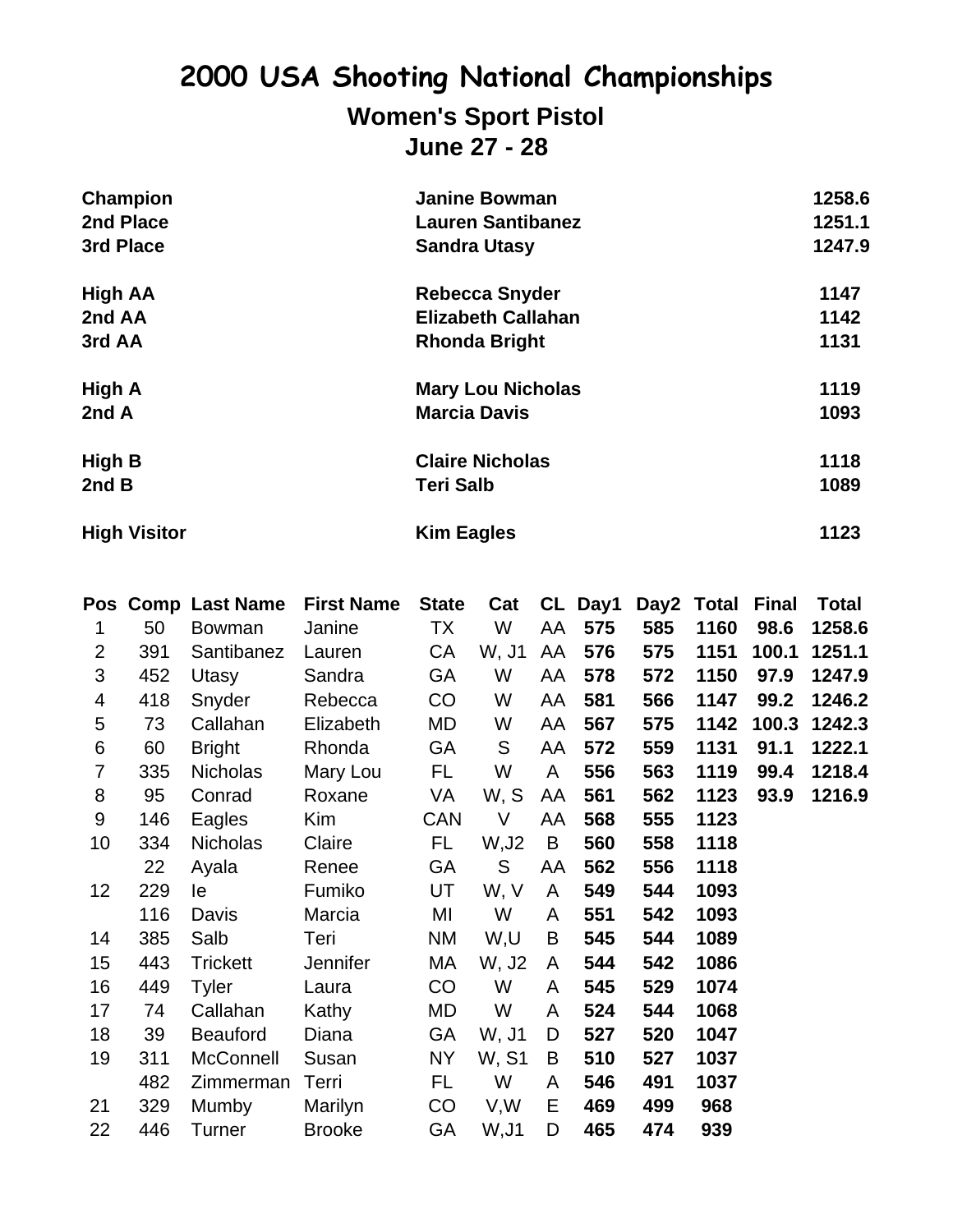## **2000 USA Shooting National Championships Junior Women's Sport Pistol June 27 - 28**

|                | <b>Champion</b><br>2nd Place<br>3rd Place |                               |               |    | <b>Lauren Santibanez</b><br><b>Claire Nicholas</b><br><b>Jennifer Trickett</b> | 1151<br>1118<br>1086 |     |     |            |
|----------------|-------------------------------------------|-------------------------------|---------------|----|--------------------------------------------------------------------------------|----------------------|-----|-----|------------|
|                |                                           | Pos Comp Last Name First Name |               |    | State Cat CL Day1                                                              |                      |     |     | Day2 Total |
|                | 391                                       | Santibanez                    | Lauren        | CA | W. J1 AA                                                                       |                      | 576 | 575 | 1151       |
| $\overline{2}$ | 334                                       | <b>Nicholas</b>               | Claire        | FL | W,J2                                                                           | B                    | 560 | 558 | 1118       |
| 3              | 443                                       | Trickett                      | Jennifer      | MA | W. J2                                                                          | $\mathsf{A}$         | 544 | 542 | 1086       |
| $\overline{4}$ | 39                                        | <b>Beauford</b>               | Diana         | GA | W. J1                                                                          | D                    | 527 | 520 | 1047       |
| 5              | 446                                       | Turner                        | <b>Brooke</b> | GA | W.J1                                                                           | D                    | 465 | 474 | 939        |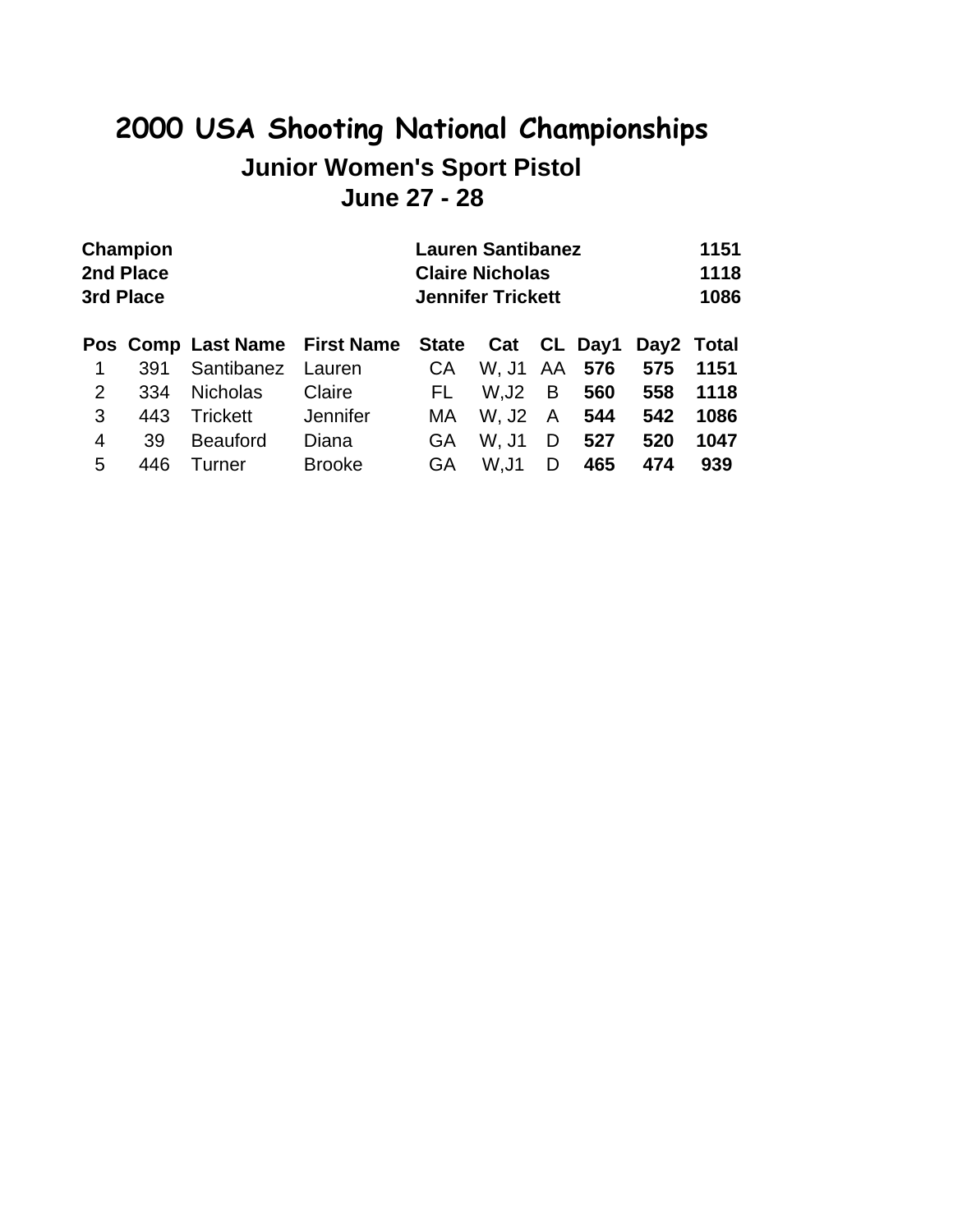### **2000 USA Shooting National Championships Men's Prone June 25 - 26**

| 3rd Place                                                                     | Champion<br>2nd Place                                                           |                                                                                                                                                         |                                                                                                                                    |                                                                                                                  | <b>Eric Uptagrafft</b><br><b>Glenn Dubis</b><br><b>Thomas Tamas</b>                           |                                                                      |                                                                                             |                                                                                  |                                                                                                            |                                                                    | 1300.2<br>1299.2<br>1297.3                                                                               |  |
|-------------------------------------------------------------------------------|---------------------------------------------------------------------------------|---------------------------------------------------------------------------------------------------------------------------------------------------------|------------------------------------------------------------------------------------------------------------------------------------|------------------------------------------------------------------------------------------------------------------|-----------------------------------------------------------------------------------------------|----------------------------------------------------------------------|---------------------------------------------------------------------------------------------|----------------------------------------------------------------------------------|------------------------------------------------------------------------------------------------------------|--------------------------------------------------------------------|----------------------------------------------------------------------------------------------------------|--|
| High AA<br>2nd AA<br>3rd AA                                                   |                                                                                 |                                                                                                                                                         |                                                                                                                                    |                                                                                                                  | <b>Tony Leone</b>                                                                             |                                                                      | <b>Matthew Emmons</b><br><b>Robert Harbison</b>                                             |                                                                                  |                                                                                                            | 1191<br>1190<br>1190                                               |                                                                                                          |  |
| High A<br>2nd A<br>3rd A                                                      |                                                                                 |                                                                                                                                                         |                                                                                                                                    |                                                                                                                  | <b>Marcos Scrivner</b><br><b>Gary Hardy</b>                                                   |                                                                      | <b>L. Randy Schwartz</b>                                                                    |                                                                                  |                                                                                                            | 1186<br>1179<br>1178                                               |                                                                                                          |  |
| High B<br>2nd B<br>3rd B                                                      |                                                                                 |                                                                                                                                                         |                                                                                                                                    |                                                                                                                  | <b>Michael Ray</b><br><b>John Dunning</b><br><b>Terry Glenn</b>                               |                                                                      |                                                                                             |                                                                                  |                                                                                                            |                                                                    | 1172<br>1168<br>1167                                                                                     |  |
| High C<br>2nd C<br>3rd C                                                      |                                                                                 |                                                                                                                                                         |                                                                                                                                    |                                                                                                                  | <b>James Ramsey</b><br><b>Mike Shetler</b><br><b>Jared VanName</b>                            |                                                                      |                                                                                             |                                                                                  |                                                                                                            |                                                                    | 1151<br>1145<br>1144                                                                                     |  |
| <b>High D</b><br>High E                                                       |                                                                                 |                                                                                                                                                         |                                                                                                                                    |                                                                                                                  | <b>Glen Brace</b><br><b>James Hall</b>                                                        |                                                                      |                                                                                             |                                                                                  |                                                                                                            |                                                                    | 1168<br>1158                                                                                             |  |
| <b>High Collegiate</b><br><b>High Senior I</b>                                |                                                                                 |                                                                                                                                                         |                                                                                                                                    |                                                                                                                  | <b>Matthew Emmons</b><br><b>Boyd Goldsby</b>                                                  |                                                                      |                                                                                             | 1191<br>176                                                                      |                                                                                                            |                                                                    |                                                                                                          |  |
| 1<br>$\overline{2}$<br>3<br>4<br>5<br>$\,6$<br>$\overline{7}$<br>8<br>9<br>10 | 451<br>139<br>429<br>485<br>235<br>149<br>15<br>203<br>319<br>187<br>345<br>237 | Pos Comp Last Name<br>Uptagrafft<br><b>Dubis</b><br>Tamas<br>Leone<br>Johnson<br><b>Emmons</b><br>Anti<br>Harbison<br>Meek<br>Goff<br>Parker<br>Johnson | <b>First Name</b><br>Eric<br>Glenn<br>Thomas<br>Tony<br>David A<br>Matthew<br>Michael<br>Robert<br>Bill<br>Stephen<br>Jason<br>Ken | <b>State</b><br>AL<br>GA<br>GA<br><b>GA</b><br><b>GA</b><br><b>NJ</b><br><b>GA</b><br>GA<br>CA<br>GA<br>GA<br>AL | Cat<br>S<br>S<br>S<br>S<br>J1, U<br>S<br>${\mathsf S}$<br>${\mathsf S}$<br>${\mathsf S}$<br>S | AA<br>AA<br>AA<br>AA<br>AA<br>AA<br>AA<br>AA<br>AA<br>AA<br>AA<br>AA | CL Day1<br>598<br>597<br>597<br>594<br>594<br>595<br>592<br>594<br>593<br>592<br>594<br>596 | 599<br>600<br>598<br>596<br>595<br>596<br>596<br>596<br>595<br>595<br>593<br>591 | Day2 Total<br>1197<br>1197<br>1195<br>1190<br>1189<br>1191<br>1188<br>1190<br>1188<br>1187<br>1187<br>1187 | <b>Final</b><br>103.2<br>102.2<br>103.6<br>103.6<br>101.1<br>100.2 | <b>Total</b><br>1300.2<br>1299.2<br>102.3 1297.3<br>1293.6<br>1292.6<br>1292.1<br>102.7 1290.7<br>1290.2 |  |
| 13                                                                            | 470<br>33<br>400                                                                | Wigger, Jr.<br><b>Bassham</b><br>Scrivner                                                                                                               | Lones<br><b>Troy</b><br><b>Marcos</b>                                                                                              | CO<br>AL<br>WV                                                                                                   | S <sub>2</sub><br>S                                                                           | AA<br>AA<br>A                                                        | 593<br>596<br>596                                                                           | 593<br>590<br>590                                                                | 1186<br>1186<br>1186                                                                                       |                                                                    |                                                                                                          |  |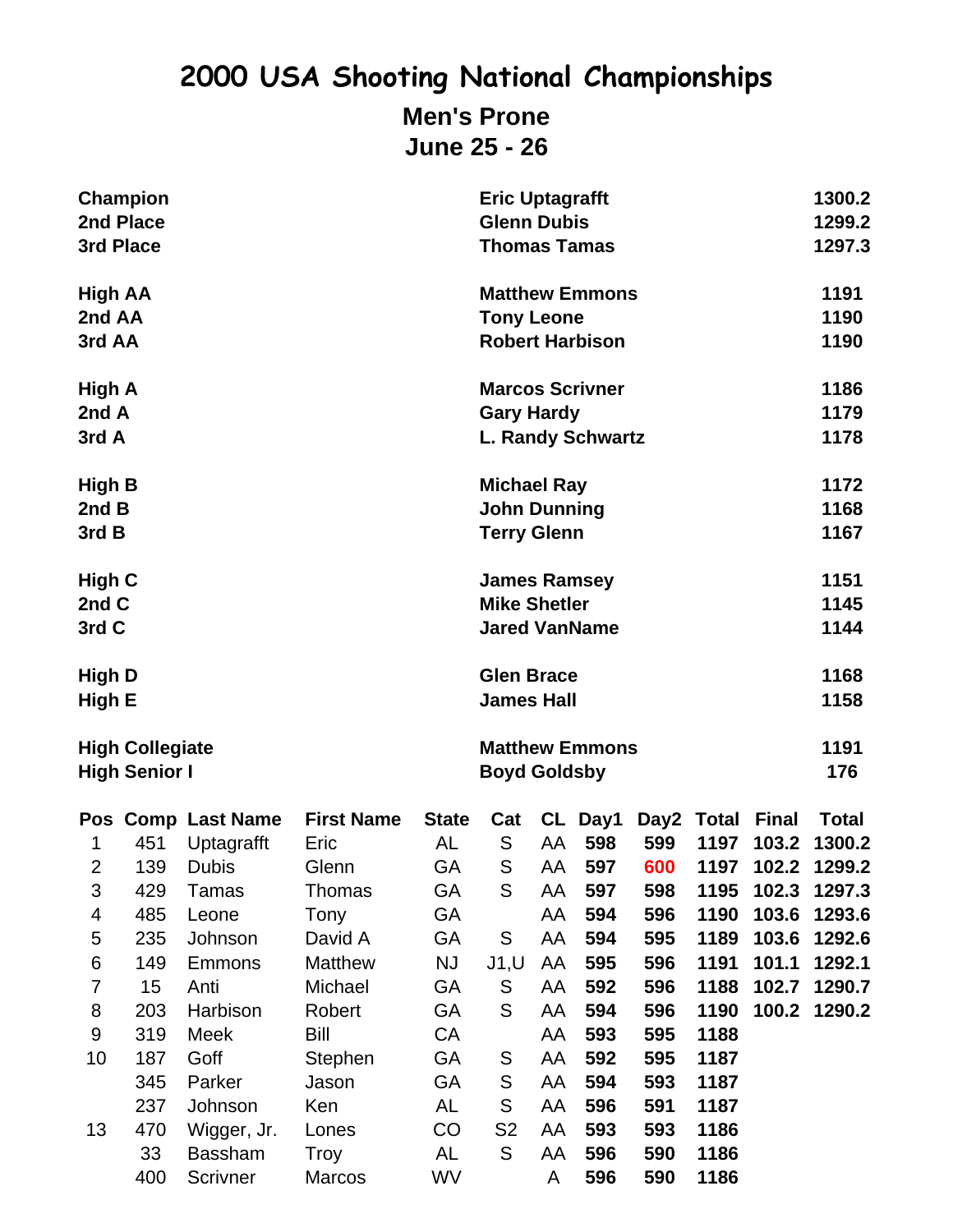| 16 | 168 | Foth            | Robert J      | CO         |                | AA | 589 | 596 | 1185 |
|----|-----|-----------------|---------------|------------|----------------|----|-----|-----|------|
|    | 419 | Sorensen        | Wayne         | <b>CAN</b> | V              | AA | 590 | 595 | 1185 |
|    | 471 | Wigger          | Ronald        | <b>AR</b>  | S              | AA | 593 | 592 | 1185 |
|    | 63  | <b>Brunetti</b> | Cory          | <b>CT</b>  |                | AA | 594 | 591 | 1185 |
| 20 | 27  | Barazani        | Eitan         | CA         |                | AA | 588 | 595 | 1183 |
|    | 223 | Hopper          | Lance         | <b>AL</b>  | S              | AA | 590 | 593 | 1183 |
| 22 | 408 | Shub            | Maxim         | <b>NJ</b>  | J <sub>1</sub> | AA | 587 | 595 | 1182 |
| 23 | 507 | <b>Willis</b>   | Cory          | <b>OH</b>  | U              | AA | 587 | 594 | 1181 |
| 24 | 372 | Robinson        | Wesley        | PA         |                | AA | 585 | 594 | 1179 |
|    | 204 | Hardy           | Gary          | CO         | $\mathsf S$    | A  | 588 | 591 | 1179 |
|    | 375 | Rodriguez       | Ralph         | <b>PR</b>  | <b>V, S1</b>   | AA | 590 | 589 | 1179 |
| 27 | 399 | <b>Schwartz</b> | L. Randy      | FL         |                | A  | 589 | 589 | 1178 |
|    | 179 | Gathman         | Trevor        | <b>AL</b>  | S              | AA | 591 | 587 | 1178 |
| 29 | 480 | Wright          | <b>Neil</b>   | AK         |                | AA | 588 | 589 | 1177 |
| 30 | 188 | Goldsby         | Boyd          | <b>AR</b>  | S <sub>1</sub> | AA | 586 | 590 | 1176 |
|    | 349 | Pestilli        | Vincent       | PA         |                | AA | 586 | 590 | 1176 |
|    | 211 | Held            | David         | <b>CT</b>  | U              | A  | 589 | 587 | 1176 |
|    | 465 | Wells           | Shawn         | CO         |                | AA | 591 | 585 | 1176 |
| 34 | 78  | Caron           | Roger         | <b>CAN</b> | V              | AA | 588 | 586 | 1174 |
| 35 | 30  | <b>Barnhart</b> | Shane         | GA         | S              | AA | 590 | 583 | 1173 |
| 36 | 364 | Ray             | Michael       | IN         |                | B  | 584 | 588 | 1172 |
| 37 | 371 | <b>Roberts</b>  | Gordon        | GA         | S              | A  | 582 | 589 | 1171 |
|    | 321 | Meredith        | <b>Bruce</b>  | GA         | S <sub>2</sub> | A  | 586 | 585 | 1171 |
| 39 | 96  | Conrad          | Timothy       | CO         | S <sub>1</sub> | A  | 582 | 587 | 1169 |
| 40 | 52  | <b>Brace</b>    | Glen          | CO         | J2             | D  | 584 | 584 | 1168 |
|    | 257 | Kerr            | <b>Scott</b>  | <b>NJ</b>  | J1, U          | A  | 585 | 583 | 1168 |
|    | 143 | Dunning         | John          | FL.        | J <sub>1</sub> | B  | 588 | 580 | 1168 |
| 43 | 184 | Glenn           | <b>Terry</b>  | <b>NY</b>  | S <sub>1</sub> | B  | 580 | 587 | 1167 |
| 44 | 115 | Davidson        | Roger         | <b>WY</b>  |                | AA | 584 | 582 | 1166 |
| 45 | 326 | Monene          | Marc          | СA         |                | В  | 575 | 590 | 1165 |
| 46 | 302 | Manges          | Tim           | GA         | S              | AA | 576 | 586 | 1162 |
|    | 376 | Rogers          | James         | TX         |                | B  | 580 | 582 | 1162 |
|    | 45  | <b>Beyerle</b>  | Michael       | PA         | J1, U          | B  | 584 | 578 | 1162 |
| 49 | 251 | Kelley          | Joshua        | MD         | S              | A  | 579 | 582 | 1161 |
|    | 86  | Chew            | <b>Steven</b> | <b>NJ</b>  |                | D  | 584 | 577 | 1161 |
| 51 | 103 | Crews           | Daniel        | Ga         | J2             | B  | 574 | 585 | 1159 |
|    | 280 | Lange           | William       | <b>CT</b>  |                | B  | 578 | 581 | 1159 |
| 53 | 67  | <b>Burke</b>    | Alexander     | VT         | J2             | B  | 578 | 580 | 1158 |
|    | 200 | Hall            | James         | FL         | J2             | Е  | 580 | 578 | 1158 |
| 55 | 361 | Purdy           | Robert        | ТX         | J2             | B  | 579 | 578 | 1157 |
|    | 183 | Gibson          | Hugo          | <b>MO</b>  |                | B  | 583 | 574 | 1157 |
| 57 | 503 | <b>Brownyer</b> | Ryan          | WA         | J <sub>1</sub> | B  | 577 | 579 | 1156 |
| 58 | 297 | Lopez           | Julio         | CA         | J <sub>1</sub> | B  | 574 | 581 | 1155 |
|    | 431 | Tanoue          | Ryan          | HI         | J <sub>2</sub> | A  | 575 | 580 | 1155 |
|    | 201 | Hall            | Joseph        | FL         | J3             | Е  | 577 | 578 | 1155 |
|    | 76  | Caranasos       | Thomas        | FL         | U              | A  | 582 | 573 | 1155 |
| 62 | 191 | Goss            | Robert        | PA         | J1             | B  | 577 | 577 | 1154 |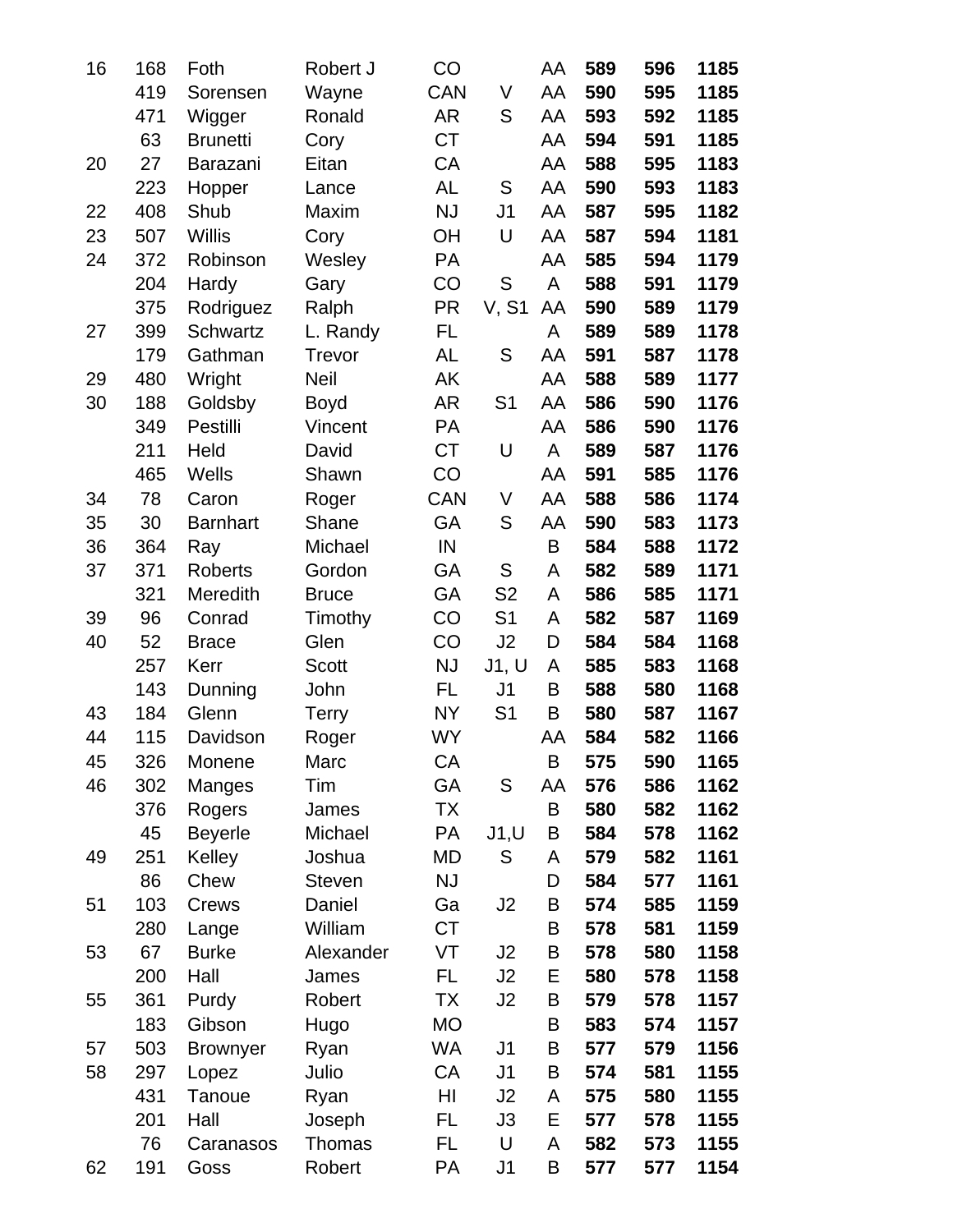| 63 | 218 | Holcroft       | Don R          | MI         |                | B | 574 | 578 | 1152 |
|----|-----|----------------|----------------|------------|----------------|---|-----|-----|------|
|    | 358 | Priddy         | <b>Nicolas</b> | MI         |                | A | 575 | 577 | 1152 |
| 65 | 489 | <b>Baucom</b>  | Andrea's       | FL         | J2             | Е | 574 | 577 | 1151 |
|    | 362 | Ramsey         | James (JD)     | KY         | J1             | C | 581 | 570 | 1151 |
| 67 | 435 | Thoman         | Samuel III     | СA         | S1             | B | 571 | 578 | 1149 |
| 68 | 272 | Krukoski       | Robert         | ΜN         | J1, U          | B | 576 | 572 | 1148 |
| 69 | 163 | <b>Flatt</b>   | Stephen        | <b>NY</b>  | S              | B | 574 | 573 | 1147 |
| 70 | 344 | Otero          | Domingo        | <b>NJ</b>  | S <sub>1</sub> | B | 565 | 581 | 1146 |
| 71 | 405 | <b>Shetler</b> | Mike           | AΚ         | J2             | C | 577 | 568 | 1145 |
| 72 | 454 | Van Name       | Jared          | <b>NY</b>  | J2             | C | 570 | 574 | 1144 |
| 73 | 455 | Van Wylen      | John T.        | MI         | J2             | C | 569 | 572 | 1141 |
| 74 | 231 | Jacobs         | David          | NJ         | J2             | C | 566 | 573 | 1139 |
| 75 | 363 | Rawlings       | <b>Matthew</b> | ТX         | J2             | B | 564 | 573 | 1137 |
| 76 | 11  | Andrews        | Jake           | <b>WY</b>  | J2             | B | 560 | 576 | 1136 |
|    | 72  | Cacka          | <b>Steven</b>  | <b>CAN</b> | JЗ             | D | 567 | 569 | 1136 |
| 78 | 118 | Davis          | Andy           | ТX         |                | C | 561 | 569 | 1130 |
| 79 | 366 | Rendon         | Patrick        | <b>MO</b>  |                | C | 558 | 569 | 1127 |
| 80 | 105 | Culbertson     | Alex           | <b>OR</b>  | J <sub>2</sub> | C | 565 | 558 | 1123 |
| 81 | 291 | Lester         | Dan J          | WA         | J <sub>2</sub> | C | 559 | 560 | 1119 |
|    |     |                |                |            |                |   |     |     |      |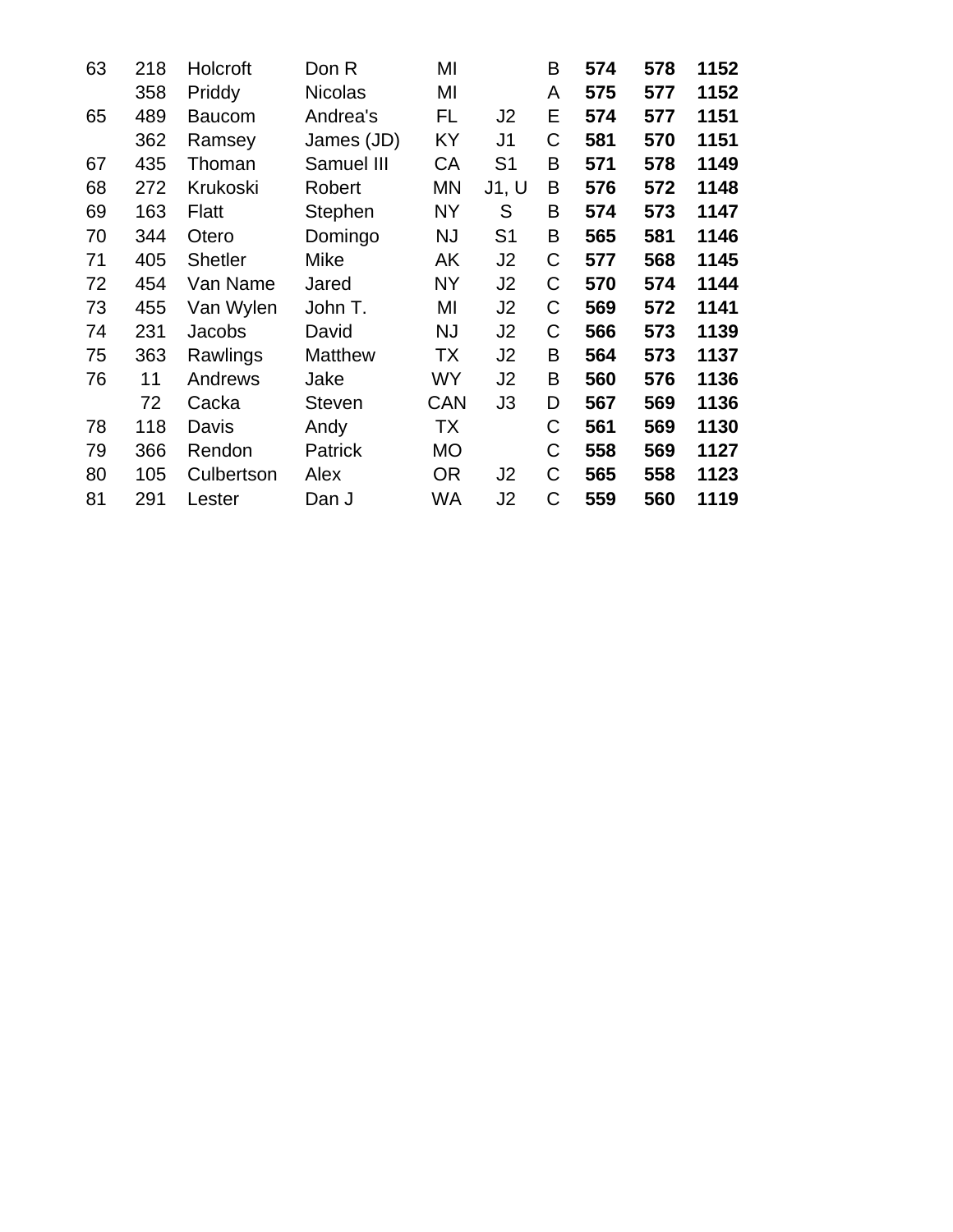### **2000 USA Shooting National Championships Junior Men's Prone June 25 - 26**

|                | <b>Champion</b><br>2nd Place<br>3rd Place |                       |                   | <b>Maxim Shub</b><br><b>Glen Brace</b> | <b>Matthew Emmons</b> |                |         |      | 1191<br>1182<br>1168 |
|----------------|-------------------------------------------|-----------------------|-------------------|----------------------------------------|-----------------------|----------------|---------|------|----------------------|
|                |                                           | High Intermediate Jr  |                   | <b>Glen Brace</b>                      |                       |                |         |      | 1168                 |
| Pos            |                                           | <b>Comp Last Name</b> | <b>First Name</b> | <b>State</b>                           | Cat                   |                | CL Day1 | Day2 | <b>Total</b>         |
| 1              | 149                                       | Emmons                | <b>Matthew</b>    | <b>NJ</b>                              | J1, U                 | AA             | 595     | 596  | 1191                 |
| $\overline{c}$ | 408                                       | Shub                  | Maxim             | <b>NJ</b>                              | J <sub>1</sub>        | AA             | 587     | 595  | 1182                 |
| 3              | 52                                        | <b>Brace</b>          | Glen              | CO                                     | J2                    | D              | 584     | 584  | 1168                 |
|                | 257                                       | Kerr                  | <b>Scott</b>      | NJ                                     | J1, U                 | A              | 585     | 583  | 1168                 |
|                | 143                                       | Dunning               | John              | FL.                                    | J <sub>1</sub>        | B              | 588     | 580  | 1168                 |
| 6              | 45                                        | <b>Beyerle</b>        | Michael           | PA                                     | J1, U                 | B              | 584     | 578  | 1162                 |
| $\overline{7}$ | 103                                       | <b>Crews</b>          | Daniel            | Ga                                     | J2                    | B              | 574     | 585  | 1159                 |
| 8              | 67                                        | <b>Burke</b>          | Alexander         | VT                                     | J2                    | B              | 578     | 580  | 1158                 |
|                | 200                                       | Hall                  | James             | <b>FL</b>                              | J2                    | E              | 580     | 578  | 1158                 |
| 10             | 361                                       | Purdy                 | Robert            | <b>TX</b>                              | J2                    | B              | 579     | 578  | 1157                 |
| 11             | 503                                       | <b>Brownyer</b>       | Ryan              | <b>WA</b>                              | J <sub>1</sub>        | B              | 577     | 579  | 1156                 |
| 12             | 297                                       | Lopez                 | Julio             | CA                                     | J <sub>1</sub>        | B              | 574     | 581  | 1155                 |
|                | 431                                       | Tanoue                | Ryan              | HI                                     | J2                    | А              | 575     | 580  | 1155                 |
|                | 201                                       | Hall                  | Joseph            | FL.                                    | J3                    | E              | 577     | 578  | 1155                 |
| 15             | 191                                       | Goss                  | Robert            | PA                                     | J <sub>1</sub>        | B              | 577     | 577  | 1154                 |
| 16             | 489                                       | <b>Baucom</b>         | Andrea's          | FL.                                    | J2                    | E              | 574     | 577  | 1151                 |
|                | 362                                       | Ramsey                | James (JD)        | KY                                     | J <sub>1</sub>        | C              | 581     | 570  | 1151                 |
| 18             | 272                                       | Krukoski              | Robert            | <b>MN</b>                              | J1, U                 | B              | 576     | 572  | 1148                 |
| 19             | 405                                       | <b>Shetler</b>        | <b>Mike</b>       | AK                                     | J2                    | C              | 577     | 568  | 1145                 |
| 20             | 454                                       | Van Name              | Jared             | <b>NY</b>                              | J2                    | $\mathsf C$    | 570     | 574  | 1144                 |
| 21             | 455                                       | Van Wylen             | John T.           | MI                                     | J2                    | $\mathsf C$    | 569     | 572  | 1141                 |
| 22             | 231                                       | Jacobs                | David             | <b>NJ</b>                              | J2                    | $\overline{C}$ | 566     | 573  | 1139                 |
| 23             | 363                                       | Rawlings              | Matthew           | <b>TX</b>                              | J2                    | B              | 564     | 573  | 1137                 |
| 24             | 11                                        | Andrews               | Jake              | <b>WY</b>                              | J2                    | B              | 560     | 576  | 1136                 |
|                | 72                                        | Cacka                 | <b>Steven</b>     | <b>CAN</b>                             | J3                    | D              | 567     | 569  | 1136                 |
| 26             | 105                                       | Culbertson            | Alex              | <b>OR</b>                              | J2                    | C              | 565     | 558  | 1123                 |
| 27             | 291                                       | Lester                | Dan J             | <b>WA</b>                              | J2                    | Ć              | 559     | 560  | 1119                 |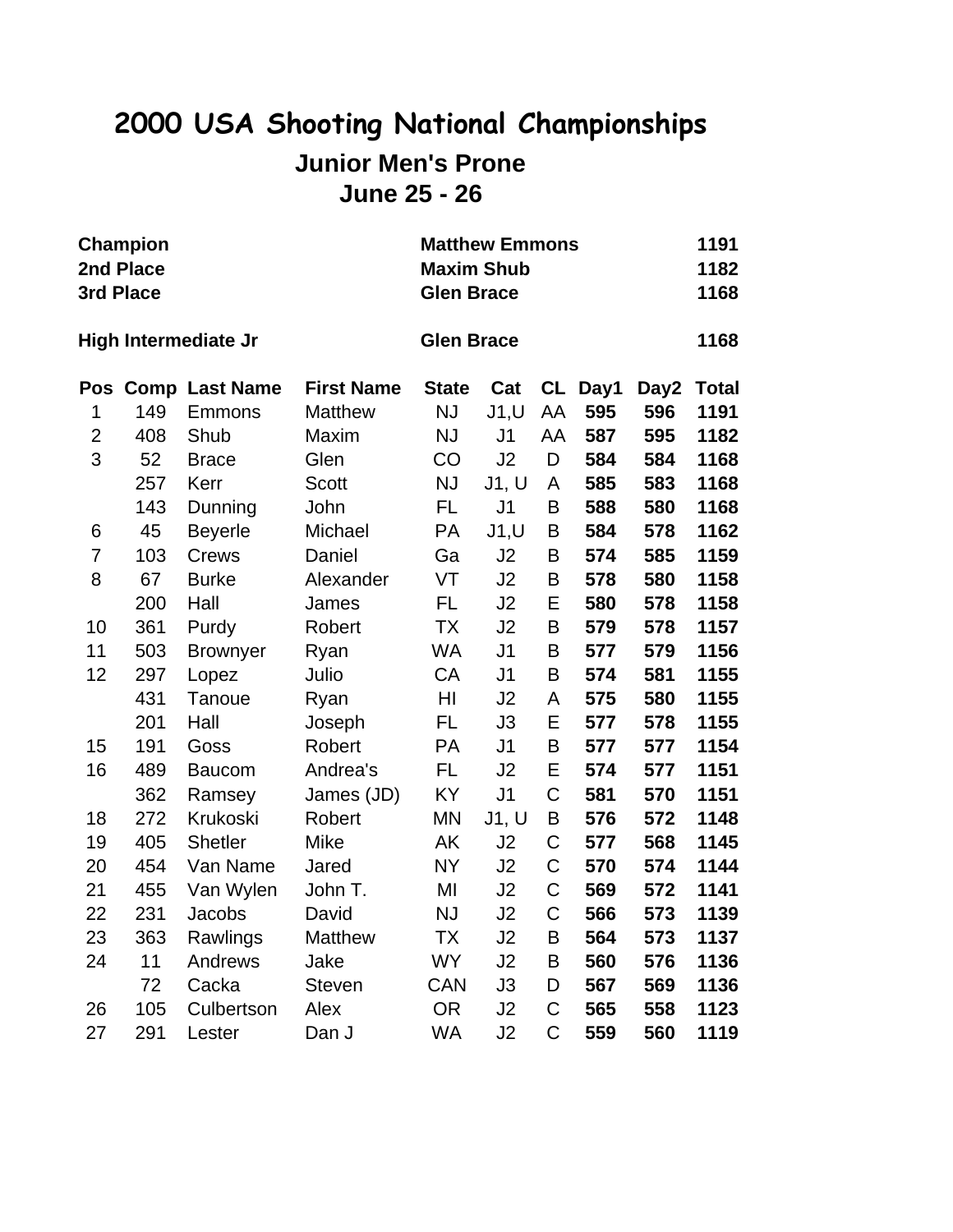#### **Women's Air Rifle June 25 - 26**

| 3rd Place                   | Champion<br>2nd Place  |                              |                              |                       | <b>Melissa Mulloy</b><br><b>Emily Caruso</b><br><b>Tammie Forster</b>   |          |                |             |              |                      | 891.5<br>890.3<br>888.5 |
|-----------------------------|------------------------|------------------------------|------------------------------|-----------------------|-------------------------------------------------------------------------|----------|----------------|-------------|--------------|----------------------|-------------------------|
| High AA<br>2nd AA<br>3rd AA |                        |                              |                              | <b>Jean Foster</b>    | <b>Nancy Johnson</b><br>Jayme Dickman                                   |          |                |             |              |                      | 786<br>785<br>785       |
| High A<br>2nd A<br>3rd A    |                        |                              |                              | <b>Vicki Goss</b>     | <b>Stephanie Chrostowski</b><br><b>Danielle Abbott</b>                  |          |                |             |              |                      | 773<br>770<br>766       |
| High B<br>2ndB              |                        |                              |                              |                       | <b>Rachel Rogers</b><br><b>Laura Nickerson</b>                          |          |                |             |              |                      | 773<br>750              |
| 3rd B                       |                        |                              |                              |                       | <b>Melissa Evans</b>                                                    |          |                |             |              |                      | 749                     |
| <b>High C</b>               |                        |                              |                              |                       | <b>Maggie Stewart</b>                                                   |          |                |             |              |                      | 747                     |
| High D<br>2nd D<br>3rd D    |                        |                              |                              |                       | <b>Samantha Leach</b><br><b>Catherine Leach</b><br><b>Becky Latimer</b> |          |                |             |              |                      | 758<br>755<br>714       |
| High E                      |                        |                              |                              |                       | <b>Cassandra Leach</b>                                                  |          |                |             |              |                      | 723                     |
|                             | <b>High Collegiate</b> |                              |                              | <b>Melissa Mulloy</b> |                                                                         |          |                |             |              |                      | 792                     |
|                             | 328                    | Pos Comp Last Name<br>Mulloy | <b>First Name</b><br>Melissa | <b>State</b><br>AK    | Cat                                                                     |          | CL Day1<br>395 | Day2<br>397 | Total<br>792 | <b>Final</b><br>99.5 | <b>Total</b><br>891.5   |
| 1<br>$\overline{2}$         | 81                     | Caruso                       | Emily                        | <b>CT</b>             | W,U<br>W, U                                                             | AA<br>AA | 393            | 396         | 789          | 101.3                | 890.3                   |
| 3                           | 165                    | Forster                      | Tammie                       | CO                    | W                                                                       | AA       | 393            | 395         | 788          | 100.5                | 888.5                   |
| 4                           | 239                    | Johnson                      | Nancy                        | AL                    | W                                                                       | AA       | 391            | 395         | 786          | 100.9                | 886.9                   |
| 5                           | 167                    | Foster                       | Jean                         | CO                    | W                                                                       | AA       | 390            | 395         | 785          | 101.1                | 886.1                   |
| 6                           | 245                    | Kane                         | <b>Thrine</b>                | NY.                   | W, J1, U                                                                | AA       | 394            | 389         | 783          | 102.3                | 885.3                   |
| $\overline{7}$              | 131                    | Dickman                      | Jayme                        | GA                    | W                                                                       | AA       | 390            | 395         | 785          |                      | 99.8 884.8              |
| 8                           | 202                    | Hamilton                     | Crystal                      | PA                    | W, J1, U                                                                | AA       | 389            | 392         | 781          | 97.3                 | 878.3                   |
| 9                           | 301                    | Manges                       | Karyn                        | GA                    | W                                                                       | AA       | 392            | 389         | 781          |                      |                         |
| 10                          | 303                    | Mansfield                    | Kelly                        | AK                    | W,U                                                                     | AA       | 390            | 390         | 780          |                      |                         |
|                             | 44                     | <b>Beyerle</b>               | Jamie                        | PA                    | W, J2                                                                   | AA       | 390            | 390         | 780          |                      |                         |
| 12                          | 469                    | Wigger                       | Deena                        | GA                    | W,S                                                                     | AA       | 390            | 388         | 778          |                      |                         |
| 13                          | 256                    | Kerr                         | Hannah                       | NJ                    | W, J2                                                                   | AA       | 387            | 389         | 776          |                      |                         |
| 14                          | 484                    | <b>Elsass</b>                | Mary                         | VA                    | W                                                                       | AA       | 384            | 391         | 775          |                      |                         |
| 15                          | 192                    | Goss                         | <b>Vicki</b>                 | PA                    | W, J2                                                                   | A        | 384            | 389         | 773          |                      |                         |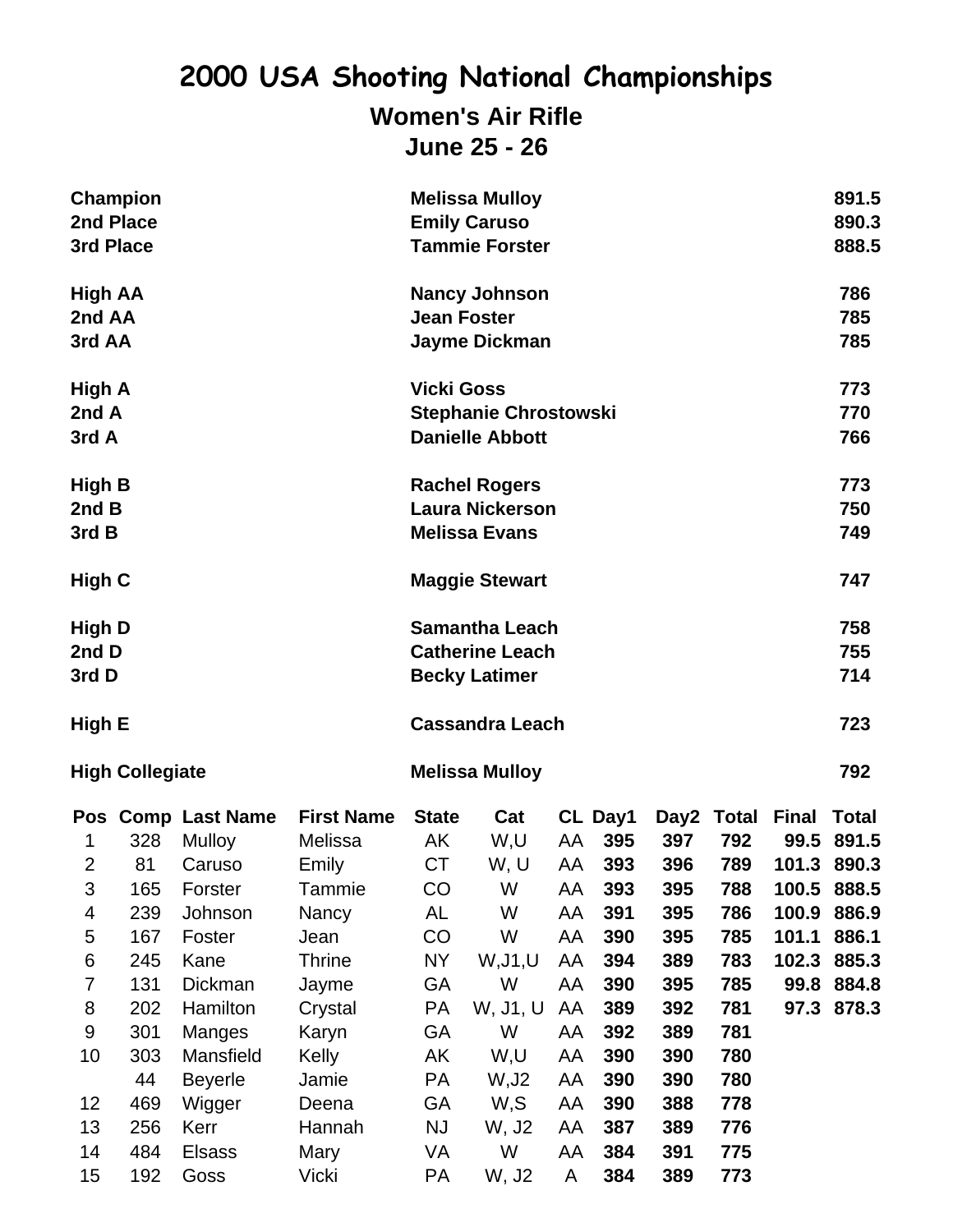|    | 377            | Rogers           | Rachel         | ТX             | W, J1       | B  | 386 | 387 | 773 |
|----|----------------|------------------|----------------|----------------|-------------|----|-----|-----|-----|
|    | 369            | <b>Richards</b>  | Terim          | <b>NE</b>      | W, J1       | AA | 387 | 386 | 773 |
| 18 | 355            | <b>Pissos</b>    | Heather        | WV             | W, J1       | AA | 380 | 391 | 771 |
| 19 | 91             | Chrostowski      | Stephanie      | R <sub>l</sub> | W, U, J1    | A  | 384 | 386 | 770 |
| 20 | 252            | Kempley          | Reya           | <b>NV</b>      | W, J1       | AA | 386 | 383 | 769 |
| 21 | 317            | Meagher          | Lindsey        | МA             | W, J1       | AA | 379 | 389 | 768 |
|    | 6              | Allaire          | <b>Nicole</b>  | <b>NJ</b>      | W, J1, U    | AA | 385 | 383 | 768 |
|    | 437            | Thomson          | Stephanie      | <b>TX</b>      | W           | AA | 385 | 383 | 768 |
| 24 | $\mathfrak{S}$ | Abbott           | Danielle       | AZ             | W, J1       | A  | 386 | 380 | 766 |
| 25 | 71             | Cacka            | <b>Krystal</b> | <b>CAN</b>     | W, J2       | AA | 386 | 379 | 765 |
| 26 | 28             | <b>Barazani</b>  | Sivan          | CA             | W, J2       | A  | 378 | 386 | 764 |
| 27 | 225            | Howe             | Kimberly       | <b>GA</b>      | W,S         | AA | 386 | 377 | 763 |
| 28 | 414            | <b>Skrip</b>     | Elizabeth      | МA             | W, J2       | A  | 383 | 379 | 762 |
| 29 | 34             | <b>Bauer</b>     | Michelle       | <b>NJ</b>      | W, J3       | A  | 379 | 382 | 761 |
| 30 | 151            | Engle            | Angela         | <b>OH</b>      | W, J2       | A  | 381 | 380 | 761 |
| 31 | 287            | Leach            | Samantha       | FL.            | W, J2       | D  | 383 | 375 | 758 |
| 32 | 101            | Courter          | <b>Kilee</b>   | KS             | W, J2       | A  | 380 | 376 | 756 |
| 33 | 412            | <b>Skeuse</b>    | Erin           | <b>NJ</b>      | W, J2       | AA | 375 | 380 | 755 |
|    | 145            | Duval            | Shanda         | WA             | W, J1       | A  | 380 | 375 | 755 |
|    | 286            | Leach            | Catherine      | FL             | W, J3       | D  | 380 | 375 | 755 |
| 36 | 100            | Courter          | Calee          | KS             | W, J2       | A  | 379 | 374 | 753 |
| 37 | 84             | Chanek           | <b>Misty</b>   | TX             | W, J2       | A  | 378 | 374 | 752 |
| 38 | 336            | Nickerson        | Laura          | GA             | W, J2       | B  | 371 | 379 | 750 |
|    | 126            | <b>DePriest</b>  | Chelsea        | KY             | W, J2       | A  | 379 | 371 | 750 |
| 40 | 154            | Evans            | Melissa        | <b>FL</b>      | W, J1       | B  | 373 | 376 | 749 |
| 41 | 121            | Dean             | Rebecca        | <b>OH</b>      | W, J1       | A  | 373 | 375 | 748 |
| 42 | 491            | <b>Stewart</b>   | Maggie         | FL             | W, J2       | C  | 368 | 379 | 747 |
| 43 | 90             | Chrostowski      | Kimberly       | <b>RI</b>      | W, J3       | B  | 376 | 369 | 745 |
| 44 | 241            | Joiner           | April          | GA             | W, J2       | A  | 376 | 368 | 744 |
| 45 | 281            | Langfield        | Danielle J     | FL             | W,J1,U,V AA |    | 366 | 376 | 742 |
|    | 346            | Pason            | Jennifer       | <b>NJ</b>      | W, J3       | A  | 370 | 372 | 742 |
| 47 | 49             | <b>Boucherie</b> | <b>Brandy</b>  | KY.            | W, J2       | A  | 365 | 376 | 741 |
|    | 278            | Landrum          | Carra          | GA             | J2, W       | В  | 372 | 369 | 741 |
| 49 | 162            | Flask            | Corinne        | <b>OH</b>      | W, J1, U    | A  | 375 | 364 | 739 |
| 50 | 415            | <b>Skrip</b>     | Megan          | МA             | W, J2       | B  | 373 | 365 | 738 |
| 51 | 254            | Kent             | Jennifer       | CO             | W,J1        | A  | 373 | 361 | 734 |
| 52 | 354            | Pinkel           | Cassandra      | MI             | W, J2       | B  | 359 | 364 | 723 |
|    | 285            | Leach            | Cassandra      | FL.            | W, J3       | Е  | 361 | 362 | 723 |
| 54 | 473            | Wilcox           | Leah           | KY             | W, J2       | B  | 359 | 363 | 722 |
| 55 | 224            | Hornseth         | Lyra           | MD             | W, J2       | Β  | 360 | 361 | 721 |
| 56 | 159            | Fitzgerald       | Megan          | FL.            | W, J2       | Е  | 360 | 360 | 720 |
| 57 | 284            | Latimer          | <b>Becky</b>   | <b>NE</b>      | J1, U       | D  | 352 | 362 | 714 |
| 58 | 270            | Kramer           | Sarah          | МA<br>VT       | W, J2       | D  | 348 | 365 | 713 |
| 59 | 79             | Carpenter        | Martha         |                | J3          | Е  | 355 | 352 | 707 |
| 60 | 268            | Koone            | Charity        | GA             | W, J2<br>W  | С  | 368 | 338 | 706 |
| 61 | 111            | Daly             | Cindy          | <b>NY</b>      |             | A  | 349 | 356 | 705 |
| 62 | 69             | <b>Burillo</b>   | Patti          | AZ             | W           | С  | 351 | 350 | 701 |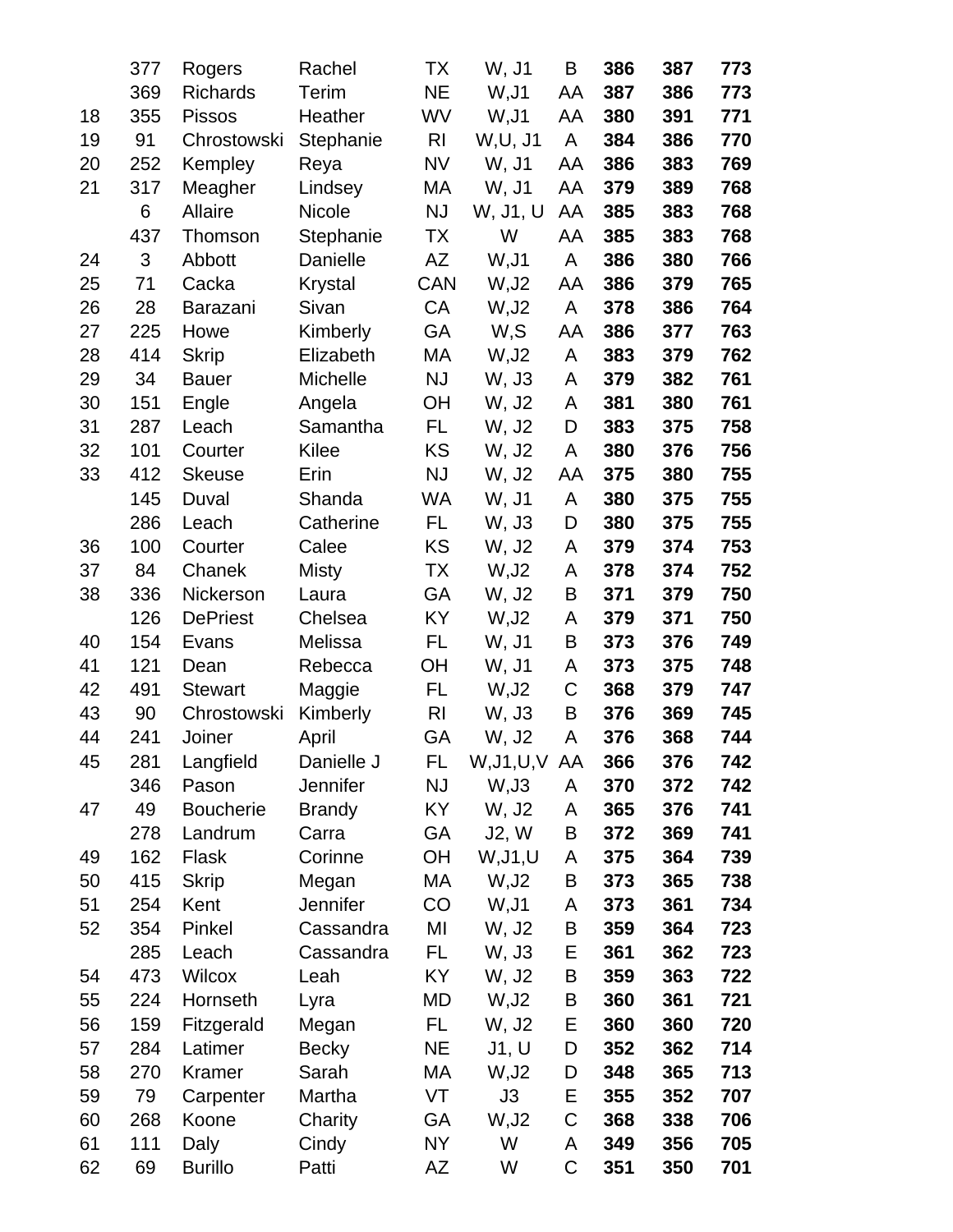|  | 493 Atterberry         | Jennifer CO W, J2 D 356 345 701   |                        |  |  |
|--|------------------------|-----------------------------------|------------------------|--|--|
|  | 64 206 Harvey          | Mary-Grace TN W, J2 C 362 336 698 |                        |  |  |
|  | 65 411 Skeuse          | Ashley                            | NJ W, J3 D 358 336 694 |  |  |
|  | 66 238 Johnson Laura   |                                   | NE W. J1 D 331 324 655 |  |  |
|  | 67 374 Rodriguez Leida |                                   | NY J1, W E 314 313 627 |  |  |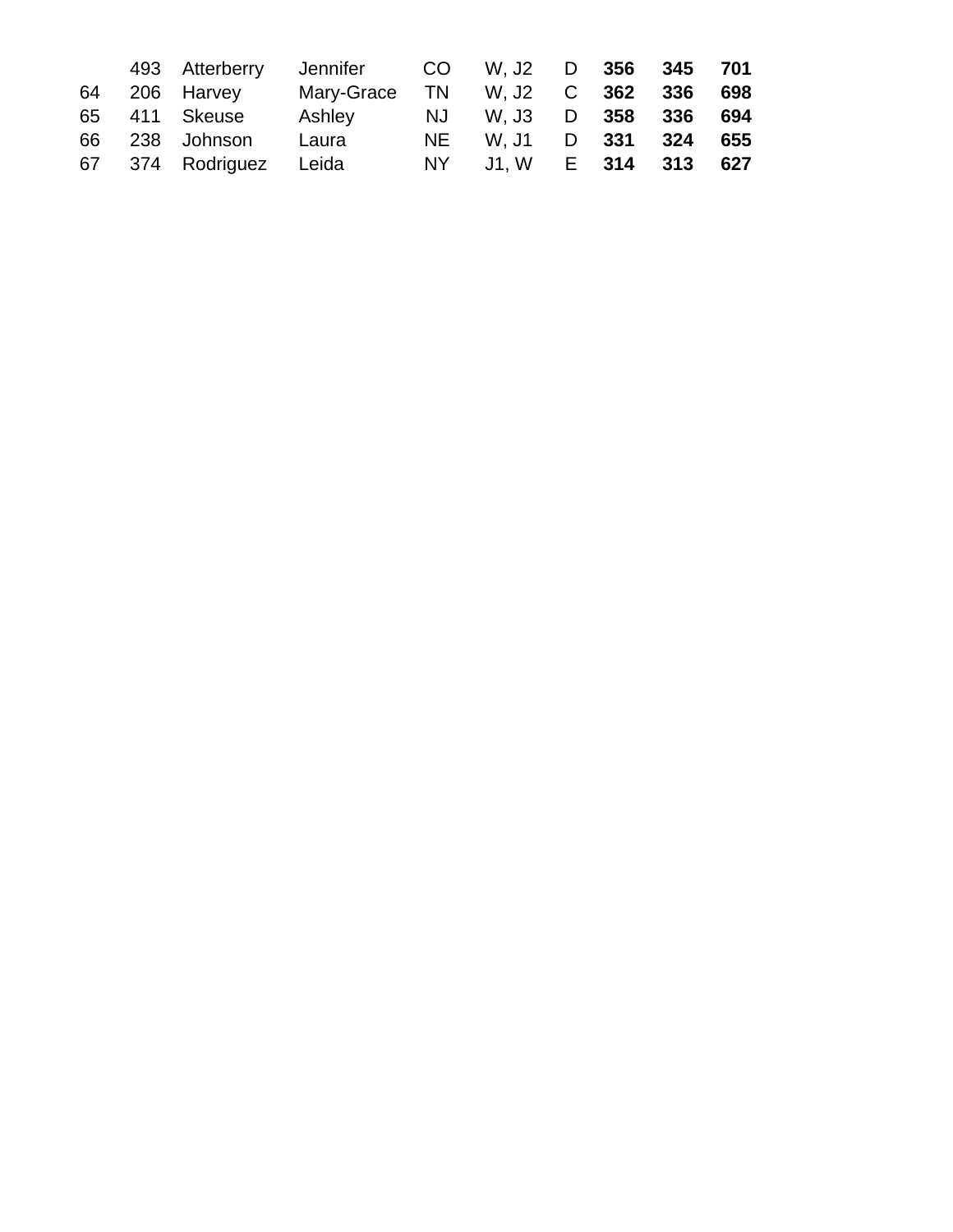### **2000 USA Shooting National Championships Junior Women's Air Rifle June 25 - 26**

| 3rd Place      | <b>Champion</b><br>2nd Place |                                 |                   | <b>Thrine Kane</b><br><b>Crystal Hamilton</b><br><b>Jamie Beyerle</b> |                                               | 783<br>781<br>780 |         |      |              |
|----------------|------------------------------|---------------------------------|-------------------|-----------------------------------------------------------------------|-----------------------------------------------|-------------------|---------|------|--------------|
|                | <b>High Sub Junior</b>       | <b>High Intermediate Junior</b> |                   |                                                                       | <b>Jamie Beyerle</b><br><b>Michelle Bauer</b> |                   |         |      | 780<br>761   |
| Pos            |                              | <b>Comp Last Name</b>           | <b>First Name</b> | <b>State</b>                                                          | Cat                                           |                   | CL Day1 | Day2 | <b>Total</b> |
| 1              | 245                          | Kane                            | <b>Thrine</b>     | NY                                                                    | W, J1, U                                      | AA                | 394     | 389  | 783          |
| $\overline{2}$ | 202                          | Hamilton                        | Crystal           | <b>PA</b>                                                             | W, J1, U                                      | AA                | 389     | 392  | 781          |
| 3              | 44                           | <b>Beyerle</b>                  | Jamie             | <b>PA</b>                                                             | W, J2                                         | AA                | 390     | 390  | 780          |
| 4              | 256                          | Kerr                            | Hannah            | <b>NJ</b>                                                             | W, J2                                         | AA                | 387     | 389  | 776          |
| 5              | 192                          | Goss                            | Vicki             | PA                                                                    | W, J2                                         | A                 | 384     | 389  | 773          |
|                | 377                          | Rogers                          | Rachel            | ТX                                                                    | W, J1                                         | Β                 | 386     | 387  | 773          |
|                | 369                          | <b>Richards</b>                 | Terim             | <b>NE</b>                                                             | W, J1                                         | AA                | 387     | 386  | 773          |
| 8              | 355                          | <b>Pissos</b>                   | Heather           | WV                                                                    | W, J1                                         | AA                | 380     | 391  | 771          |
| 9              | 91                           | Chrostowski                     | Stephanie         | R <sub>l</sub>                                                        | W, U, J1                                      | A                 | 384     | 386  | 770          |
| 10             | 252                          | Kempley                         | Reya              | <b>NV</b>                                                             | W, J1                                         | AA                | 386     | 383  | 769          |
| 11             | 317                          | Meagher                         | Lindsey           | МA                                                                    | W, J1                                         | AA                | 379     | 389  | 768          |
|                | 6                            | Allaire                         | <b>Nicole</b>     | <b>NJ</b>                                                             | W, J1, U                                      | AA                | 385     | 383  | 768          |
| 13             | 3                            | Abbott                          | Danielle          | AZ                                                                    | W, J1                                         | A                 | 386     | 380  | 766          |
| 14             | 71                           | Cacka                           | Krystal           | <b>CAN</b>                                                            | W, J2                                         | AA                | 386     | 379  | 765          |
| 15             | 28                           | <b>Barazani</b>                 | Sivan             | CA                                                                    | W, J2                                         | A                 | 378     | 386  | 764          |
| 16             | 414                          | <b>Skrip</b>                    | Elizabeth         | МA                                                                    | W, J2                                         | A                 | 383     | 379  | 762          |
| 17             | 34                           | <b>Bauer</b>                    | Michelle          | <b>NJ</b>                                                             | W, J3                                         | A                 | 379     | 382  | 761          |
|                | 151                          | Engle                           | Angela            | <b>OH</b>                                                             | W, J2                                         | A                 | 381     | 380  | 761          |
| 19             | 287                          | Leach                           | Samantha          | FL.                                                                   | W, J2                                         | D                 | 383     | 375  | 758          |
| 20             | 101                          | Courter                         | Kilee             | KS                                                                    | W, J2                                         | A                 | 380     | 376  | 756          |
| 21             | 412                          | <b>Skeuse</b>                   | Erin              | <b>NJ</b>                                                             | W, J2                                         | AA                | 375     | 380  | 755          |
|                | 145                          | Duval                           | Shanda            | WA                                                                    | W, J1                                         | A                 | 380     | 375  | 755          |
|                | 286                          | Leach                           | Catherine         | FL.                                                                   | W, J3                                         | D                 | 380     | 375  | 755          |
| 24             | 100                          | Courter                         | Calee             | KS                                                                    | W, J2                                         | A                 | 379     | 374  | 753          |
| 25             | 84                           | Chanek                          | Misty             | TX                                                                    | W, J2                                         | A                 | 378     | 374  | 752          |
| 26             | 336                          | Nickerson                       | Laura             | GA                                                                    | W, J2                                         | Β                 | 371     | 379  | 750          |
|                | 126                          | <b>DePriest</b>                 | Chelsea           | KY.                                                                   | W, J2                                         | A                 | 379     | 371  | 750          |
| 28             | 154                          | Evans                           | Melissa           | FL.                                                                   | W, J1                                         | В                 | 373     | 376  | 749          |
| 29             | 121                          | Dean                            | Rebecca           | ОH                                                                    | W, J1                                         | A                 | 373     | 375  | 748          |
| 30             | 491                          | <b>Stewart</b>                  | Maggie            | FL.                                                                   | W, J2                                         | C                 | 368     | 379  | 747          |
| 31             | 90                           | Chrostowski                     | Kimberly          | R <sub>l</sub>                                                        | W, J3                                         | В                 | 376     | 369  | 745          |
| 32             | 241                          | Joiner                          | April             | GA                                                                    | W, J2                                         | A                 | 376     | 368  | 744          |
| 33             | 281                          | Langfield                       | Danielle J        | FL.                                                                   | W,J1,U,V AA                                   |                   | 366     | 376  | 742          |
|                | 346                          | Pason                           | Jennifer          | <b>NJ</b>                                                             | W, J3                                         | A                 | 370     | 372  | 742          |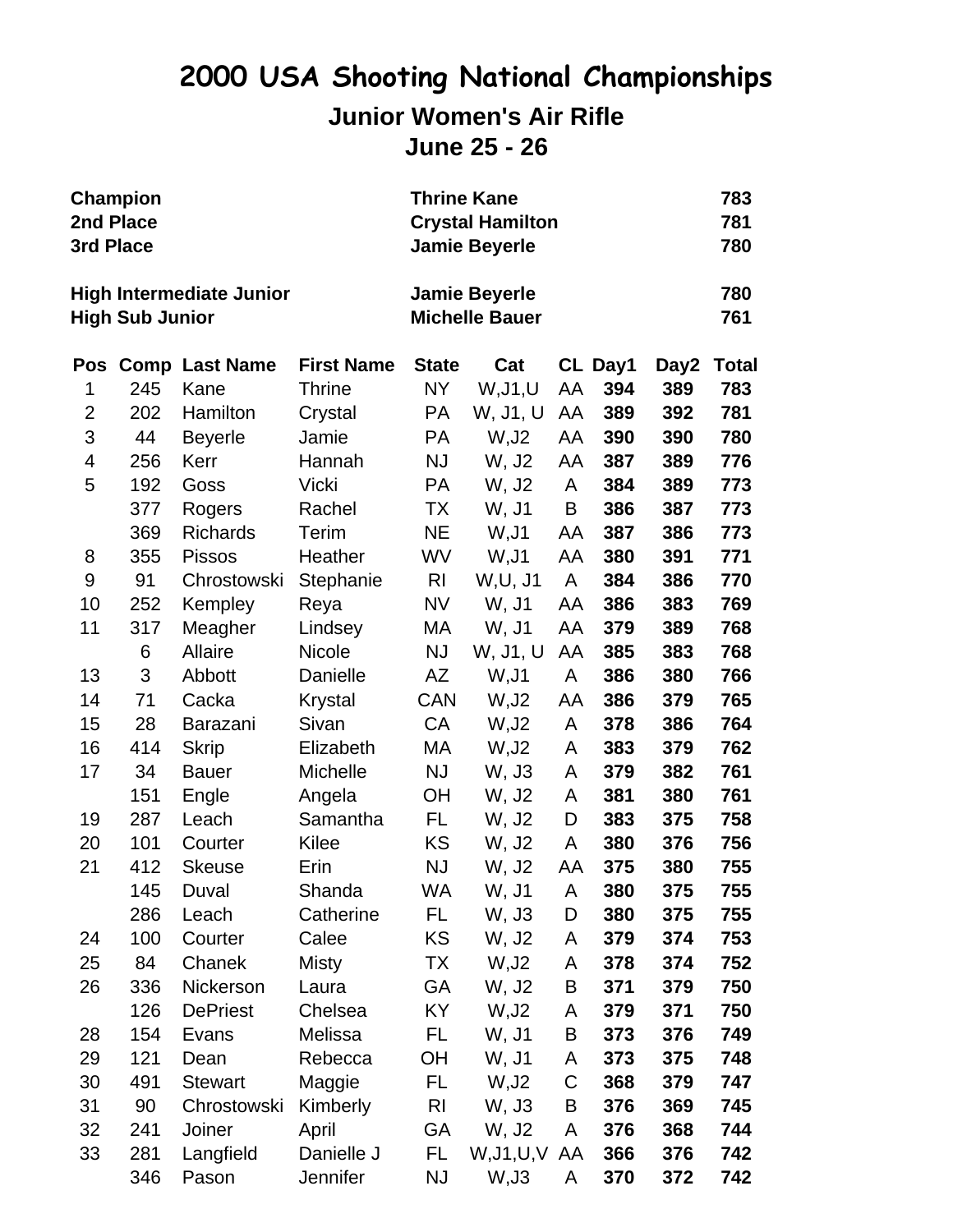| 35 | 49  | <b>Boucherie</b> | <b>Brandy</b>   | KY        | W, J2    | A | 365 | 376 | 741 |
|----|-----|------------------|-----------------|-----------|----------|---|-----|-----|-----|
|    | 278 | Landrum          | Carra           | GA        | J2, W    | B | 372 | 369 | 741 |
| 37 | 162 | Flask            | Corinne         | ОH        | W, J1, U | A | 375 | 364 | 739 |
| 38 | 415 | <b>Skrip</b>     | Megan           | МA        | W, J2    | B | 373 | 365 | 738 |
| 39 | 254 | Kent             | <b>Jennifer</b> | CO        | W, J1    | A | 373 | 361 | 734 |
| 40 | 354 | Pinkel           | Cassandra       | ΜI        | W, J2    | Β | 359 | 364 | 723 |
|    | 285 | Leach            | Cassandra       | FL.       | W, J3    | Е | 361 | 362 | 723 |
| 42 | 473 | <b>Wilcox</b>    | Leah            | KY.       | W, J2    | B | 359 | 363 | 722 |
| 43 | 224 | Hornseth         | Lyra            | MD        | W, J2    | Β | 360 | 361 | 721 |
| 44 | 159 | Fitzgerald       | Megan           | FL        | W, J2    | Е | 360 | 360 | 720 |
| 45 | 284 | Latimer          | <b>Becky</b>    | NE.       | J1, U    | D | 352 | 362 | 714 |
| 46 | 270 | Kramer           | Sarah           | МA        | W, J2    | D | 348 | 365 | 713 |
| 47 | 79  | Carpenter        | Martha          | VT        | J3       | Е | 355 | 352 | 707 |
| 48 | 268 | Koone            | Charity         | GA        | W, J2    | C | 368 | 338 | 706 |
| 49 | 493 | Atterberry       | <b>Jennifer</b> | CO        | W, J2    | D | 356 | 345 | 701 |
| 50 | 206 | Harvey           | Mary-Grace      | TN        | W, J2    | С | 362 | 336 | 698 |
| 51 | 411 | <b>Skeuse</b>    | Ashley          | NJ        | W, J3    | D | 358 | 336 | 694 |
| 52 | 238 | Johnson          | Laura           | NE.       | W, J1    | D | 331 | 324 | 655 |
| 53 | 374 | Rodriguez        | Leida           | <b>NY</b> | J1, W    | Е | 314 | 313 | 627 |
|    |     |                  |                 |           |          |   |     |     |     |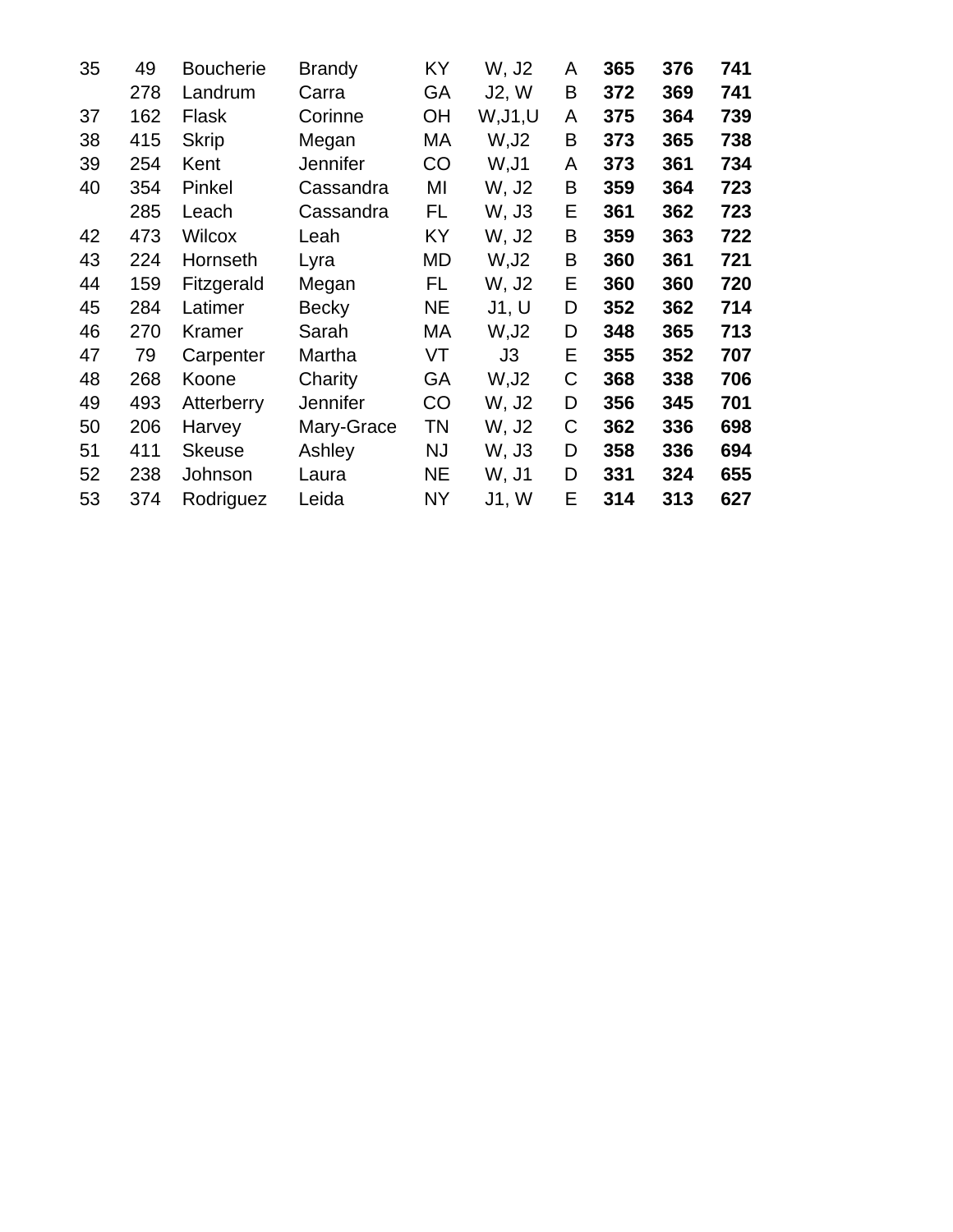#### **Running Target 30 + 30**

**June 23 - 26**

| 2nd Place<br>3rd Place        | Champion |                       |                   |                   |        |             | <b>Adam Saathoff</b><br><b>Lance Dement</b><br><b>Koby Holland</b> |            | 1237.2<br>1228.9<br>1221.1 |              |              |  |
|-------------------------------|----------|-----------------------|-------------------|-------------------|--------|-------------|--------------------------------------------------------------------|------------|----------------------------|--------------|--------------|--|
| High AA                       |          |                       |                   |                   |        |             | <b>Klaus Franze</b>                                                |            | 1129                       |              |              |  |
| 2nd AA                        |          |                       |                   |                   |        |             | <b>Armando Ayala</b>                                               |            |                            |              | 1118         |  |
| <b>Bill Johnson</b><br>High B |          |                       |                   |                   |        |             |                                                                    | 1121       |                            |              |              |  |
|                               | High C   |                       |                   |                   |        |             | <b>Thomas Osen</b>                                                 |            |                            |              |              |  |
| 2nd C                         |          |                       |                   |                   |        |             | <b>Taylor Chapman</b>                                              |            |                            |              | 1053         |  |
| <b>Pos</b>                    |          | <b>Comp Last Name</b> | <b>First Name</b> | State Cat CL Rnd1 |        |             |                                                                    | Rnd2 Total |                            | <b>Final</b> | <b>Total</b> |  |
| 1                             | 383      | Saathoff              | Adam              | CO                |        | AA          | 563                                                                | 573        | 1136                       | 101.2        | 1237.2       |  |
| $\overline{2}$                | 124      | Dement                | Lance             | AL                | S      | AA          | 556                                                                | 574        | 1130                       | 98.9         | 1228.9       |  |
| 3                             | 220      | Holland               | Koby              | CO                |        | AA          | 559                                                                | 562        | 1121                       | 100.1        | 1221.1       |  |
| 4                             | 171      | Franze                | <b>Klaus</b>      | CO                | S      | AA          | 568                                                                | 561        | 1129                       | 91.4         | 1220.4       |  |
| 5                             | 240      | Johnson               | William           | <b>MS</b>         |        | A           | 557                                                                | 564        | 1121                       | 97.5         | 1218.5       |  |
| $\,6$                         | 21       | Ayala                 | Armando           | GA                | S      | AA          | 565                                                                | 553        | 1118                       | 91.6         | 1209.6       |  |
| $\overline{7}$                | 4        | Gray                  | Hank              | CO                | U      | B           | 558                                                                | 544        | 1102                       | 91.1         | 1193.1       |  |
| 8                             | 343      | Osen                  | Thomas            | <b>MT</b>         | J2     | $\mathsf C$ | 541                                                                | 553        | 1094                       | 89.9         | 1183.9       |  |
| $\boldsymbol{9}$              | 504      | <b>Torres</b>         | Andres            | COL               | $\vee$ | AA          | 574                                                                | 585        | 1159                       |              |              |  |
| 10                            | 290      | LeNeve                | <b>Dustin</b>     | MT                | J2     | B           | 525                                                                | 529        | 1054                       |              |              |  |
| 11                            | 85       | Chapman               | Taylor H.         | TX                | J2     | $\mathsf C$ | 534                                                                | 519        | 1053                       |              |              |  |
| 12                            | 373      | Rock                  | John              | CA                | J2     | $\mathsf C$ | 511                                                                | 511        | 1022                       |              |              |  |
| 13                            | 350      | Peterson              | Trevor            | ID                | J2     | $\mathsf C$ | 494                                                                | 509        | 1003                       |              |              |  |
| 14                            | 172      | Fredrickson           | Michael A         | MT                | J3     | D           | 455                                                                | 474        | 929                        |              |              |  |
| 15                            | 283      | Larsen                | Zack              | ID                | J2     | D           | 440                                                                | 466        | 906                        |              |              |  |

### **2000 USA Shooting National Championships Junior Running Target 30 + 30 June 23 - 26**

|   | Champion<br>2nd Place<br>3rd Place<br><b>High Intermediate Junior</b> |                    |                   |                   |                |   |                    | <b>Thomas Osen</b><br><b>Dustin LeNeve</b><br><b>Taylor Chapman</b> |      |  |  |  |
|---|-----------------------------------------------------------------------|--------------------|-------------------|-------------------|----------------|---|--------------------|---------------------------------------------------------------------|------|--|--|--|
|   |                                                                       |                    |                   |                   |                |   | <b>Thomas Osen</b> |                                                                     | 1094 |  |  |  |
|   |                                                                       | Pos Comp Last Name | <b>First Name</b> | State Cat CL Rnd1 |                |   |                    | Rnd <sub>2</sub> Total                                              |      |  |  |  |
| 1 | 343                                                                   | Osen               | Thomas            | МT                | J <sub>2</sub> | C | 541                | 553                                                                 | 1094 |  |  |  |
| 2 | 290                                                                   | LeNeve             | Dustin            | МT                | J <sub>2</sub> | в | 525                | 529                                                                 | 1054 |  |  |  |
| 3 | 85                                                                    | Chapman            | Taylor H.         | <b>TX</b>         | J <sub>2</sub> | C | 534                | 519                                                                 | 1053 |  |  |  |
| 4 | 373                                                                   | Rock               | John              | CA                | J2             | C | 511                | 511                                                                 | 1022 |  |  |  |
| 5 | 350                                                                   | Peterson           | Trevor            | ID                | J <sub>2</sub> | С | 494                | 509                                                                 | 1003 |  |  |  |
| 6 | 172                                                                   | Fredrickson        | Michael A         | МT                | J3             | D | 455                | 474                                                                 | 929  |  |  |  |
| 7 | 283                                                                   | Larsen             | Zack              | ID                | J2             | D | 440                | 466                                                                 | 906  |  |  |  |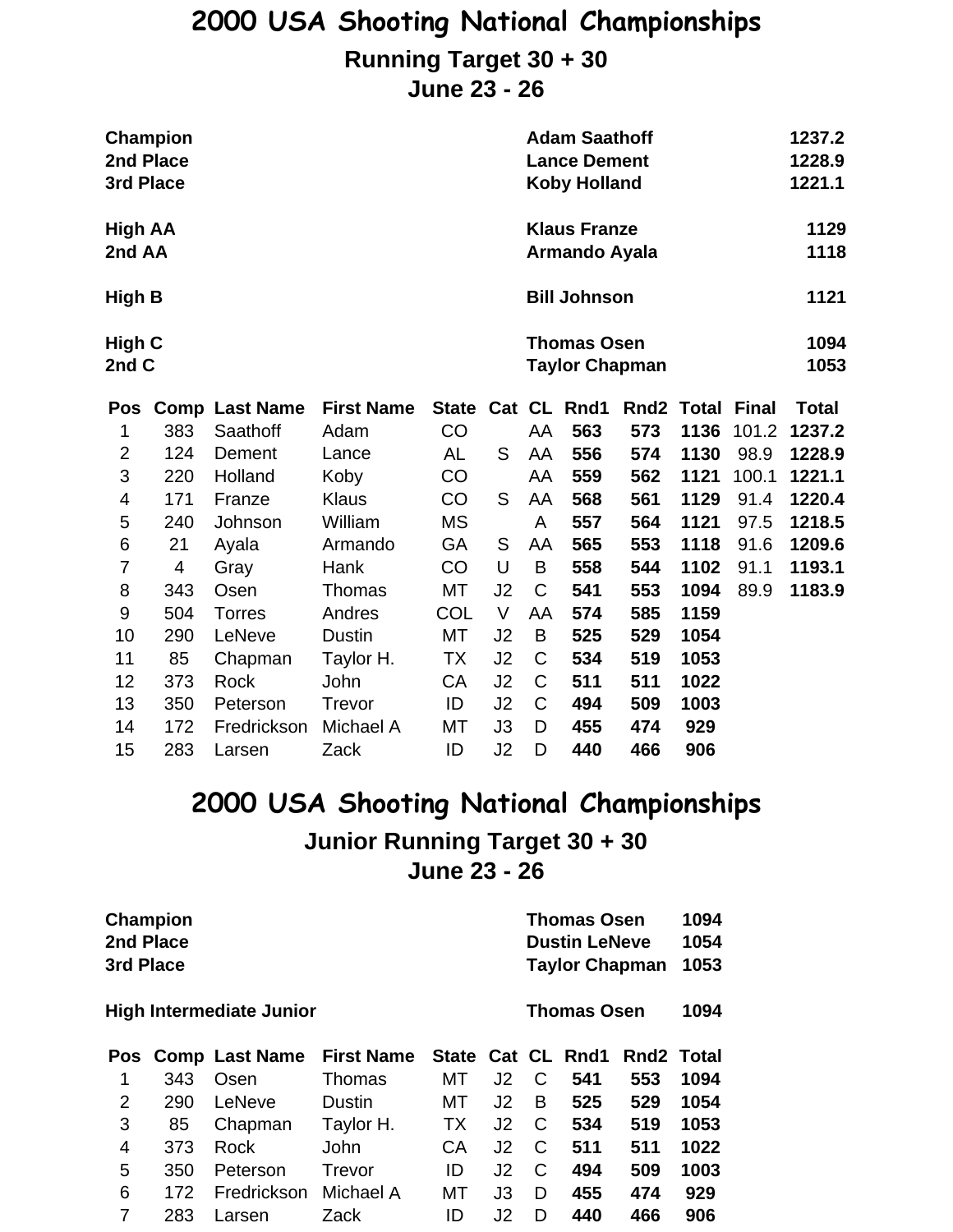## **2000 USA Shooting National Championships Rapid Fire Pistol June 24 - 25**

| Champion       | <b>Terry Anderson</b> | 1254.7 |
|----------------|-----------------------|--------|
| 2nd Place      | <b>John McNally</b>   | 1251.6 |
| 3rd Place      | <b>Carl Trompeter</b> | 1246.5 |
| <b>High AA</b> | <b>John Bickar</b>    | 1147   |
| 2nd AA         | <b>Tony Pikman</b>    | 1140   |
| 3rd AA         | <b>Stan Hayes</b>     | 1138   |
| High B         | <b>Brandon Wayda</b>  | 1125   |

| Pos            |     | <b>Comp Last Name</b> | <b>First Name</b> | <b>State</b> | Cat            |             | CL Day1 | Day2 | <b>Total</b> | <b>Final</b> | <b>Total</b> |
|----------------|-----|-----------------------|-------------------|--------------|----------------|-------------|---------|------|--------------|--------------|--------------|
|                | 10  | Anderson              | <b>Terry</b>      | ТX           |                | AA          | 581     | 578  | 1159         |              | 95.7 1254.7  |
| $\overline{2}$ | 314 | <b>McNally</b>        | John              | ТX           |                | AA          | 577     | 577  | 1154         |              | 97.6 1251.6  |
| 3              | 444 | Trompeter             | Carl              | GA           | S              | AA          | 573     | 575  | 1148         |              | 98.5 1246.5  |
| 4              | 46  | <b>Bickar</b>         | John              | CO           |                | AA          | 580     | 567  | 1147         |              | 93.2 1240.2  |
| 5              | 352 | Pikman                | Tony              | NJ           |                | AA          | 564     | 576  | 1140         |              | 97.5 1237.5  |
| 6              | 210 | Hayes                 | <b>Stan</b>       | ТX           | S              | AA          | 571     | 567  | 1138         |              | 98.5 1236.5  |
| 7              | 315 | <b>McNally</b>        | Ken               | GA           |                | AA          | 563     | 568  | 1131         |              | 99.8 1230.8  |
| 8              | 463 | Weeldreyer            | Eric              | MI           |                | AA          | 564     | 562  | 1126         |              | 100.1 1226.1 |
| 9              | 461 | Wayda                 | <b>Brandon</b>    | GA           | J1             | B           | 567     | 558  | 1125         |              |              |
| 10             | 392 | Saylor                | Grant             | GA           | S, J1          | AA          | 563     | 561  | 1124         |              |              |
| 11             | 394 | <b>Schaller</b>       | David             | <b>TX</b>    |                | AA          | 554     | 564  | 1118         |              |              |
| 12             | 424 | <b>Stover</b>         | Christopher       | <b>SD</b>    |                | AA          | 536     | 549  | 1085         |              |              |
| 13             | 395 | Schlichtemeier        | William K.        | <b>NE</b>    |                | AA          | 530     | 547  | 1077         |              |              |
| 14             | 506 | Lackey                | Curt              | CO           |                | B           | 513     | 529  | 1042         |              |              |
| 15             | 248 | Kavanagh              | Edward            | <b>NY</b>    | S <sub>2</sub> | B           | 534     | 497  | 1031         |              |              |
| 16             | 150 | Engen                 | <b>Scott</b>      | UT           |                | A           | 511     | 511  | 1022         |              |              |
| 17             | 66  | <b>Bundy</b>          | Robert            | GA           | S <sub>1</sub> | $\mathsf C$ | 452     | 436  | 888          |              |              |

## **2000 USA Shooting National Championships Junior Rapid Fire Pistol June 24 - 25**

|   | Champion<br>2nd Place |                    |                                         |     | <b>Brandon Wayda</b><br><b>Grant Saylot</b> |    |     |     |      |  |  |
|---|-----------------------|--------------------|-----------------------------------------|-----|---------------------------------------------|----|-----|-----|------|--|--|
|   |                       | Pos Comp Last Name | First Name State Cat CL Day1 Day2 Total |     |                                             |    |     |     |      |  |  |
|   | 461                   | Wayda              | <b>Brandon</b>                          | GA. | J1                                          | B. | 567 | 558 | 1125 |  |  |
| 2 | 392                   | Saylor             | Grant                                   |     | GA S, J1 AA 563                             |    |     | 561 | 1124 |  |  |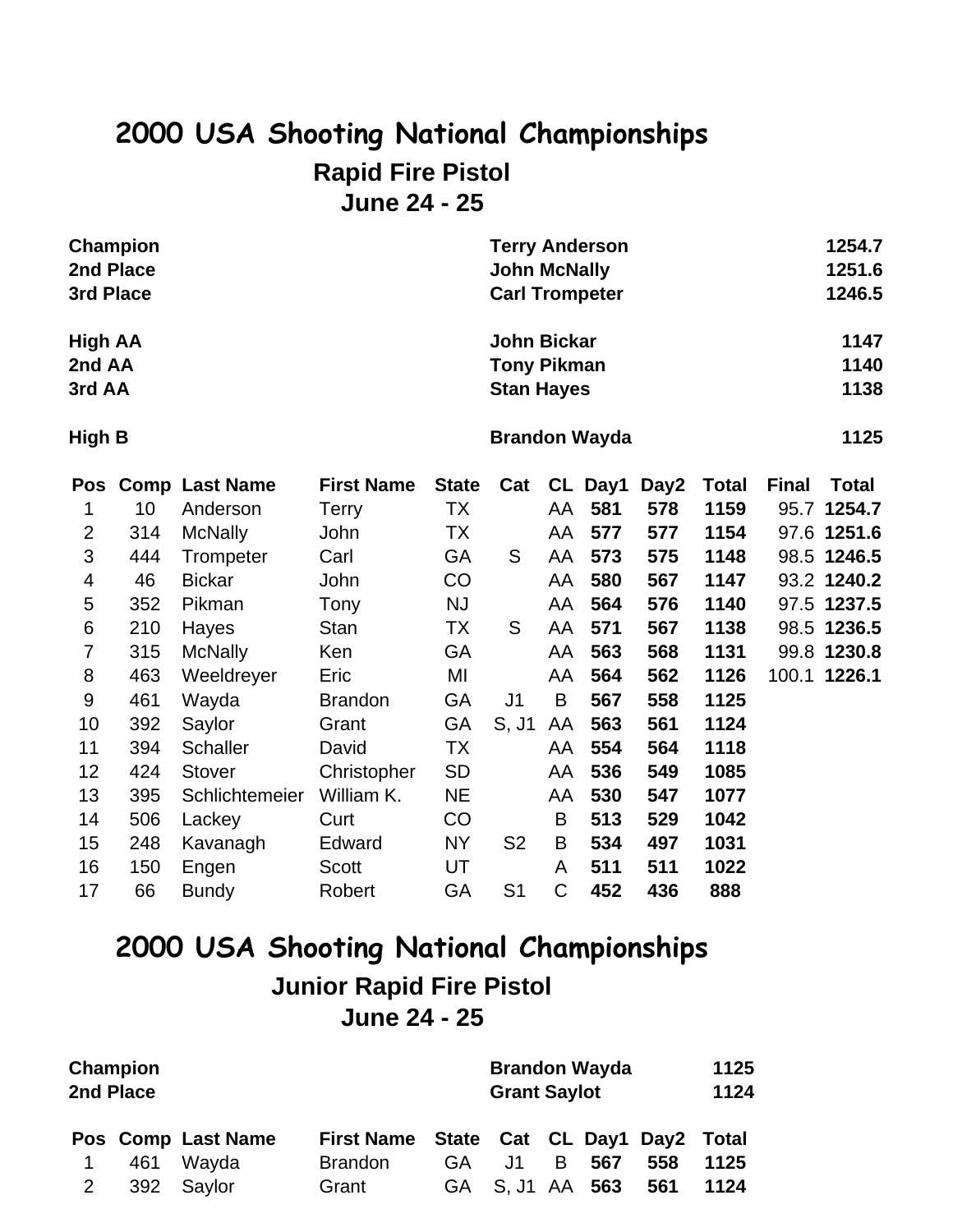#### **Women's Three Position June 22 - 23**

| Champion       | <b>Jean Foster</b>          | 1255.9 |
|----------------|-----------------------------|--------|
| 2nd Place      | <b>Thrine Kane</b>          | 1252.7 |
| 3rd Place      | <b>Tammie Forster</b>       | 1251.1 |
| <b>High AA</b> | <b>Nancy Johnson</b>        | 1152   |
| 2nd AA         | <b>Melissa Mulloy</b>       | 1149   |
| 3rd AA         | Deena Wigger                | 1148   |
| <b>High A</b>  | <b>Reya Kempley</b>         | 1131   |
| 2nd A          | <b>Michelle Bauer</b>       | 1129   |
| 3rd A          | <b>Andrea Green</b>         | 1122   |
| <b>High B</b>  | <b>Danielle Abbott</b>      | 1152   |
| 2nd B          | <b>Jamie Beyerle</b>        | 1139   |
| <b>High C</b>  | <b>Vicki Goss</b>           | 1149   |
| 2nd C          | <b>Misty Chanek</b>         | 1124   |
| <b>High D</b>  | <b>Melissa Evans</b>        | 1095   |
| 2nd D          | Lyra Hornseth               | 1083   |
| High E         | <b>Samantha Leach</b>       | 1103   |
| 2nd E          | <b>Kimberly Chrostowski</b> | 1087   |
| 3rd E          | <b>Maggie Stewart</b>       | 1082   |
|                |                             |        |

#### **High Collegiate Thrine Kane 1163**

| Pos |     | <b>Comp Last Name</b> | <b>First Name</b> | <b>State</b> | Cat      |    |        |     | CL Day1 Day2 Total | Final | <b>Total</b> |
|-----|-----|-----------------------|-------------------|--------------|----------|----|--------|-----|--------------------|-------|--------------|
|     | 167 | Foster                | Jean              | CO           | W        | AA | 579    | 580 | 1159               | 96.9  | 1255.9       |
| 2   | 245 | Kane                  | <b>Thrine</b>     | <b>NY</b>    | W, J1, U | A  | 582    | 581 | 1163               | 89.7  | 1252.7       |
| 3   | 165 | Forster               | Tammie            | CO           | W        | AA | 579    | 580 | 1159               | 92.1  | 1251.1       |
| 4   | 3   | Abbott                | Danielle          | AZ           | W, J1    | B  | 571    | 581 | 1152               | 96.8  | 1248.8       |
| 5   | 192 | Goss                  | Vicki             | <b>PA</b>    | W, J2    | C  | 576    | 573 | 1149               | 98.3  | 1247.3       |
| 6   | 239 | Johnson               | Nancy             | AL           | W        | AA | 576    | 576 | 1152               | 95.0  | 1247.0       |
| 7   | 469 | Wigger                | Deena             | GA           | W,S      |    | AA 572 | 576 | 1148               | 96.6  | 1244.6       |
| 8   | 328 | Mulloy                | Melissa           | AK           | W,U      | AA | 576    | 573 | 1149               | 92.1  | 1241.1       |
| 9   | 317 | Meagher               | Lindsey           | МA           | W, J1    |    | AA 572 | 571 | 1143               |       |              |
| 10  | 131 | Dickman               | Jayme             | GA           | W        | AA | 572    | 569 | 1141               |       |              |
| 11  | 301 | Manges                | Karyn             | GA           | W        | AA | 571    | 568 | 1139               |       |              |
|     | 44  | <b>Beyerle</b>        | Jamie             | <b>PA</b>    | W,J2     | B  | 570    | 569 | 1139               |       |              |
| 13  | 303 | Mansfield             | Kelly             | AK           | W        | AA | 567    | 571 | 1138               |       |              |
| 14  | 256 | Kerr                  | Hannah            | <b>NJ</b>    | W, J2    | AA | 571    | 566 | 1137               |       |              |
|     | 81  | Caruso                | Emily             | <b>CT</b>    | W        | AA | 568    | 569 | 1137               |       |              |
| 16  | 484 | <b>Elsass</b>         | Mary              | VA           | W        | AA | 565    | 569 | 1134               |       |              |
| 17  | 225 | Howe                  | Kimberly          | GA           | W,S      | AA | 576    | 557 | 1133               |       |              |
| 18  | 377 | Rogers                | Rachel            | TX           | W, J1    | B  | 562    | 569 | 1131               |       |              |
|     | 252 | Kempley               | Reya              | <b>NV</b>    | W, J1    | A  | 567    | 564 | 1131               |       |              |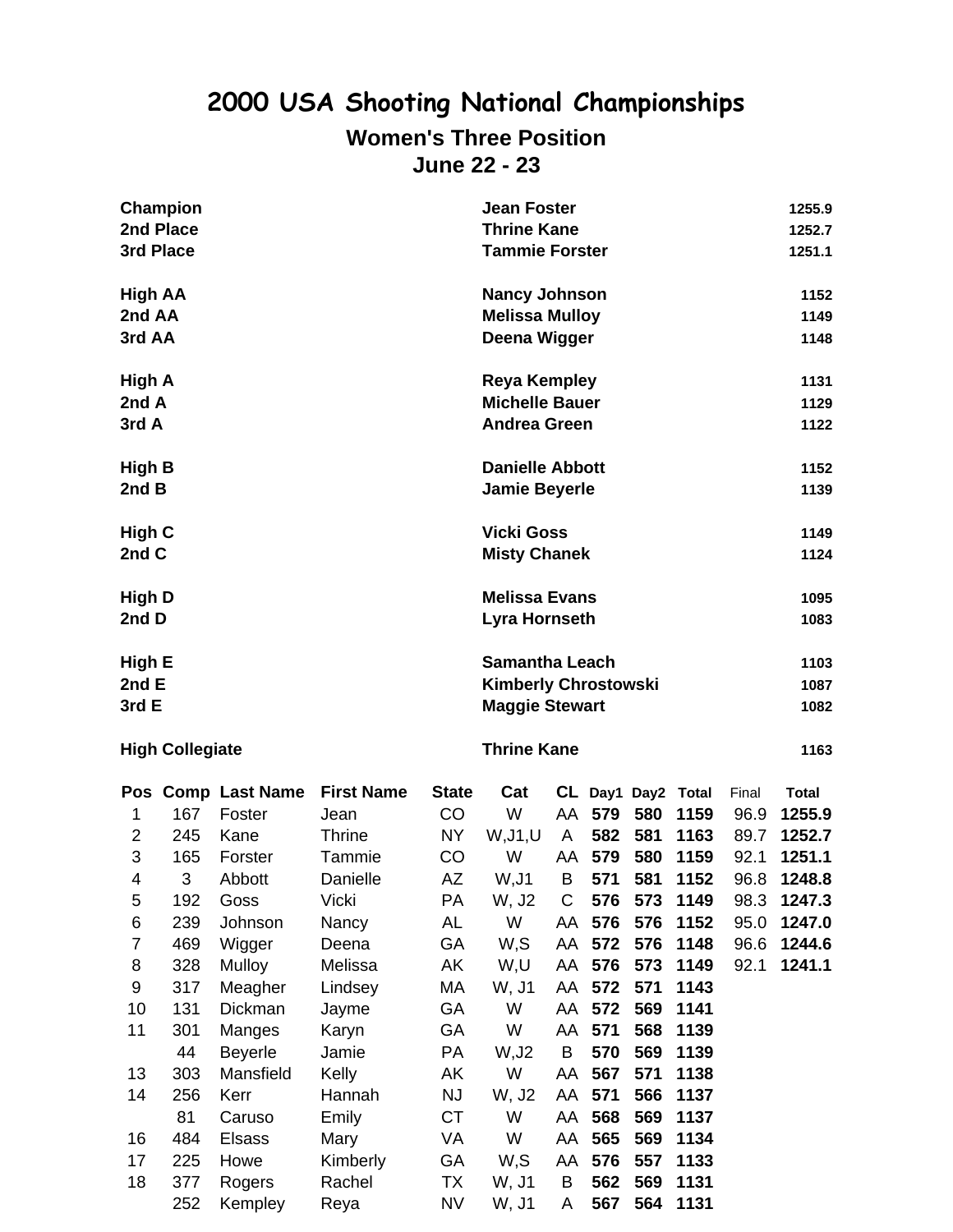| 20 | 34  | <b>Bauer</b>     | Michelle             | <b>NJ</b>      | W, J3       | A  | 566 | 563        | 1129 |
|----|-----|------------------|----------------------|----------------|-------------|----|-----|------------|------|
| 21 | 202 | Hamilton         | Crystal              | PA             | W, J1, U    | AA | 563 | 565        | 1128 |
| 22 | 84  | Chanek           | Misty                | <b>TX</b>      | W, J2       | C  | 562 | 562        | 1124 |
| 23 | 195 | Green            | <b>Andrea Celest</b> | <b>TX</b>      | W, J2       | A  | 555 | 567        | 1122 |
| 24 | 355 | <b>Pissos</b>    | Heather              | WV             | W, J1       | A  | 557 | 564        | 1121 |
| 25 | 281 | Langfield        | Danielle J           | <b>FL</b>      | W, J1, U, V | A  | 560 | 558        | 1118 |
| 26 | 412 | <b>Skeuse</b>    | Erin                 | <b>NJ</b>      | W, J2       | А  | 560 | 557        | 1117 |
| 27 | 71  | Cacka            | <b>Krystal</b>       | CAN            | W, J2       | B  | 560 | 554        | 1114 |
|    | 498 | <b>Blakeslee</b> | Sarah                | <b>WA</b>      | W, J2       | C  | 557 | 557        | 1114 |
| 29 | 121 | Dean             | Rebecca              | OH             | W, J1       | A  | 563 | 550        | 1113 |
| 30 | 145 | Duval            | Shanda               | <b>WA</b>      | W, J1       | C  | 546 | 566        | 1112 |
| 31 | 91  | Chrostowski      | Stephanie            | R <sub>l</sub> | W, U, J1    | C  | 566 | 545        | 1111 |
| 32 | 287 | Leach            | Samantha             | FL             | W, J2       | E  | 555 | 548        | 1103 |
| 33 | 28  | Barazani         | Sivan                | CA             | W, J2       | B  | 554 | 546        | 1100 |
|    | 6   | Allaire          | Nicole               | <b>NJ</b>      | W, J1, U    | AA | 540 | 560        | 1100 |
| 35 | 162 | Flask            | Corinne              | OH             | W, J1, U    | B  | 546 | 552        | 1098 |
| 36 | 154 | Evans            | Melissa              | FL             | W, J1       | D  | 556 | 539        | 1095 |
| 37 | 90  | Chrostowski      | Kimberly             | R <sub>l</sub> | W, J3       | Ε  | 541 | 546        | 1087 |
| 38 | 224 | Hornseth         | Lyra                 | <b>MD</b>      | W, J2       | D  | 541 | 542        | 1083 |
| 39 | 491 | <b>Stewart</b>   | Maggie               | FL             | W, J2       | Ε  | 538 | 544        | 1082 |
| 40 | 346 | Pason            | Jennifer             | <b>NJ</b>      | W, J3       | Α  | 549 | 532        | 1081 |
| 41 | 151 | Engle            | Angela               | OH             | W, J2       | D  | 539 | 538        | 1077 |
| 42 | 79  | Carpenter        | Martha               | VT             | J3          | Ε  | 529 | 533        | 1062 |
| 43 | 354 | Pinkel           | Cassandra            | MI             | W, J2       | D  | 525 | 534        | 1059 |
| 44 | 270 | Kramer           | Sarah                | MA             | W, J2       | E  | 518 | 539        | 1057 |
| 45 | 254 | Kent             | Jennifer             | CO             | W, J1       | D  | 536 | 510        | 1046 |
| 46 | 111 | Daly             | Cindy                | <b>NY</b>      | W           | C  | 521 | 522        | 1043 |
| 47 | 126 | <b>DePriest</b>  | Chelsea              | KY             | W, J2       | D  | 517 | 521        | 1038 |
| 48 | 206 | Harvey           | Mary-Grace           | <b>TN</b>      | W, J2       | E  | 514 | 476        | 990  |
| 49 | 411 | <b>Skeuse</b>    | Ashley               | NJ             | W, J3       | E  | 454 | 468        | 922  |
| 50 | 437 | Thomson          | Stephanie            | <b>TX</b>      | W           | AA | 553 | <b>DNF</b> | 553  |
| 51 | 493 | Atterberry       | Jennifer             | CO             | W, J2       | E  | 479 | <b>DNF</b> | 479  |
|    |     |                  |                      |                |             |    |     |            |      |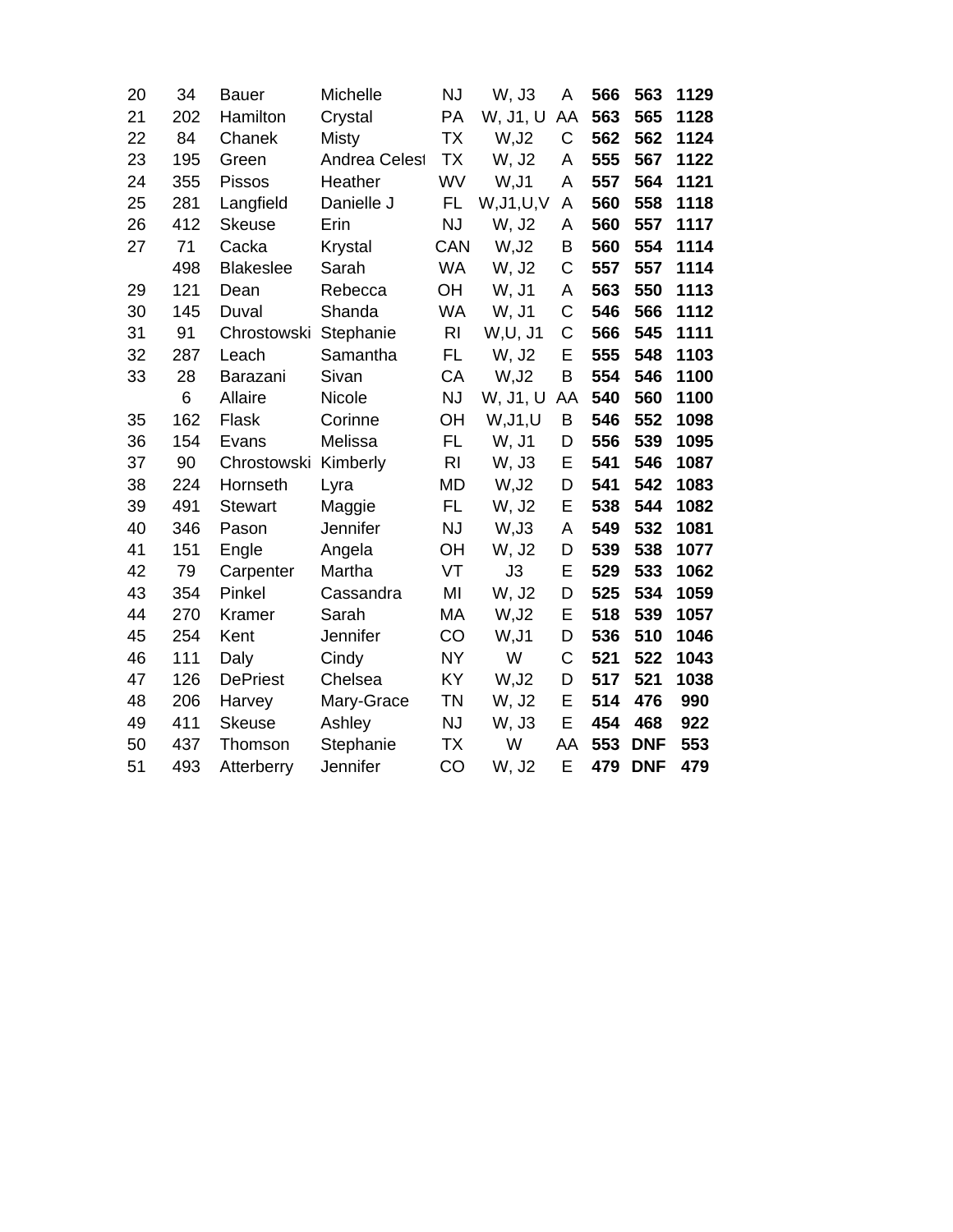#### **Junior Women's Three Position June 22 - 23**

|                | Champion           | <b>Thrine Kane</b><br>1163 |                      |                   |                        |             |     |            |              |
|----------------|--------------------|----------------------------|----------------------|-------------------|------------------------|-------------|-----|------------|--------------|
|                | 2nd Place          |                            |                      |                   | <b>Danielle Abbott</b> |             |     |            | 1152         |
|                | 3rd Place          |                            |                      | <b>Vicki Goss</b> |                        |             |     |            | 1149         |
|                |                    | High Intermediate Jr       |                      | <b>Vicki Goss</b> |                        |             |     |            | 1149         |
|                | <b>High Sub Jr</b> |                            |                      |                   | <b>Michelle Bauer</b>  |             |     |            | 1129         |
|                |                    | Pos Comp Last Name         | <b>First Name</b>    | <b>State</b>      | Cat                    | CL          |     | Day1 Day2  | <b>Total</b> |
| 1              | 245                | Kane                       | <b>Thrine</b>        | NY.               | W, J1, U               | A           | 582 | 581        | 1163         |
| $\overline{2}$ | 3                  | Abbott                     | Danielle             | AZ                | W, J1                  | B           | 571 | 581        | 1152         |
| 3              | 192                | Goss                       | <b>Vicki</b>         | PA                | W, J2                  | C           | 576 | 573        | 1149         |
| 4              | 317                | Meagher                    | Lindsey              | МA                | W, J1                  | AA          | 572 | 571        | 1143         |
| 5              | 44                 | <b>Beyerle</b>             | Jamie                | PA                | W, J2                  | B           | 570 | 569        | 1139         |
| 6              | 256                | Kerr                       | Hannah               | <b>NJ</b>         | W, J2                  | AA          | 571 | 566        | 1137         |
| $\overline{7}$ | 377                | Rogers                     | Rachel               | TX                | W, J1                  | $\sf B$     | 562 | 569        | 1131         |
| 8              | 252                | Kempley                    | Reya                 | NV                | W, J1                  | A           | 567 | 564        | 1131         |
| 9              | 34                 | <b>Bauer</b>               | Michelle             | <b>NJ</b>         | W, J3                  | A           | 566 | 563        | 1129         |
| 10             | 202                | Hamilton                   | Crystal              | PA                | W, J1, U               | AA          | 563 | 565        | 1128         |
| 11             | 84                 | Chanek                     | Misty                | TX                | W, J2                  | $\mathsf C$ | 562 | 562        | 1124         |
| 12             | 195                | Green                      | <b>Andrea Celest</b> | TX                | W, J2                  | A           | 555 | 567        | 1122         |
| 13             | 355                | <b>Pissos</b>              | Heather              | <b>WV</b>         | W,J1                   | A           | 557 | 564        | 1121         |
| 14             | 281                | Langfield                  | Danielle J           | FL.               | W, J1, U, V            | A           | 560 | 558        | 1118         |
| 15             | 412                | <b>Skeuse</b>              | Erin                 | <b>NJ</b>         | W, J2                  | A           | 560 | 557        | 1117         |
| 16             | 71                 | Cacka                      | Krystal              | CAN               | W,J2                   | B           | 560 | 554        | 1114         |
|                | 498                | <b>Blakeslee</b>           | Sarah                | WA                | W, J2                  | $\mathsf C$ | 557 | 557        | 1114         |
| 18             | 121                | Dean                       | Rebecca              | OH                | W, J1                  | A           | 563 | 550        | 1113         |
| 19             | 145                | Duval                      | Shanda               | WA                | W, J1                  | C           | 546 | 566        | 1112         |
| 20             | 91                 | Chrostowski Stephanie      |                      | R <sub>l</sub>    | W, U, J1               | C           | 566 | 545        | 1111         |
| 21             | 287                | Leach                      | Samantha             | FL.               | W, J2                  | Ε           | 555 | 548        | 1103         |
| 22             | 28                 | Barazani                   | Sivan                | CA                | W, J2                  | B           | 554 | 546        | 1100         |
|                | 6                  | Allaire                    | Nicole               | <b>NJ</b>         | W, J1, U               | AA          | 540 | 560        | 1100         |
| 24             | 162                | Flask                      | Corinne              | OH                | W, J1, U               | B           | 546 | 552        | 1098         |
| 25             | 154                | Evans                      | Melissa              | FL.               | W, J1 D                |             | 556 | 539        | 1095         |
| 26             | 90                 | Chrostowski Kimberly       |                      | <b>RI</b>         | W, J3                  | Е           | 541 | 546        | 1087         |
| 27             | 224                | Hornseth                   | Lyra                 | MD                | W, J2                  | D           | 541 | 542        | 1083         |
| 28             | 491                | <b>Stewart</b>             | Maggie               | FL.               | W, J2                  | Ε           | 538 | 544        | 1082         |
| 29             | 346                | Pason                      | Jennifer             | <b>NJ</b>         | W, J3                  | A           | 549 | 532        | 1081         |
| 30             | 151                | Engle                      | Angela               | <b>OH</b>         | W, J2                  | D           | 539 | 538        | 1077         |
| 31             | 79                 | Carpenter                  | Martha               | VT                | J3                     | Ε           | 529 | 533        | 1062         |
| 32             | 354                | Pinkel                     | Cassandra            | MI                | W, J2                  | D           | 525 | 534        | 1059         |
| 33             | 270                | Kramer                     | Sarah                | МA                | W, J2                  | Ε           | 518 | 539        | 1057         |
| 34             | 254                | Kent                       | Jennifer             | CO                | W, J1                  | D           | 536 | 510        | 1046         |
| 35             | 126                | <b>DePriest</b>            | Chelsea              | KY                | W, J2                  | D           | 517 | 521        | 1038         |
| 36             | 206                | Harvey                     | Mary-Grace           | ΤN                | W, J2                  | Ε           | 514 | 476        | 990          |
| 37             | 411                | <b>Skeuse</b>              | Ashley               | <b>NJ</b>         | W, J3                  | Е           | 454 | 468        | 922          |
| 38             | 493                | Atterberry                 | Jennifer             | CO                | W, J2                  | Е           | 479 | <b>DNF</b> | 479          |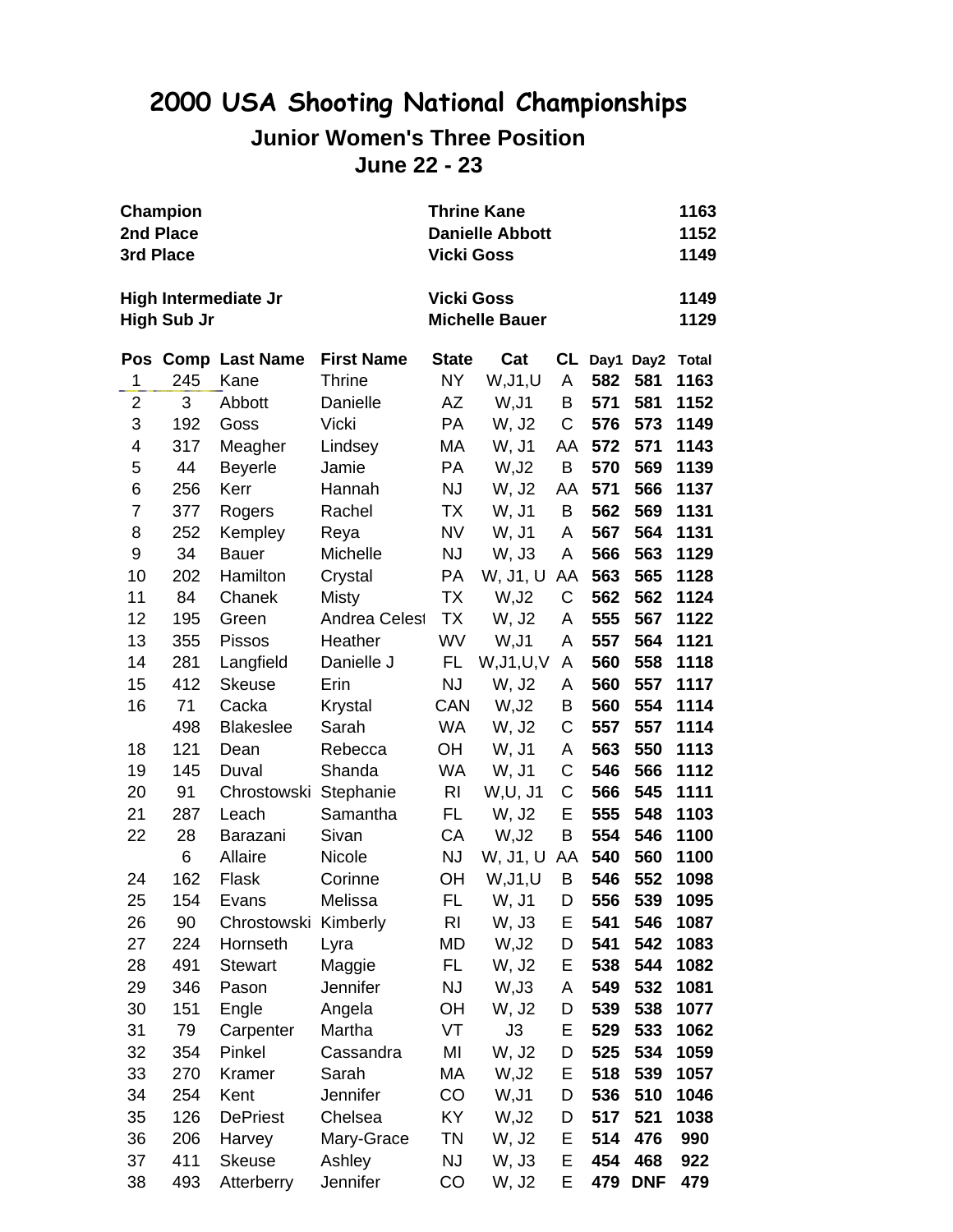## **Men's Air Rifle**

**June 22 - 23**

|                                                                                                                                             | Champion<br>2nd Place<br>3rd Place                                                                                |                                                                                                                                                                                                                                   |                                                                                                                                                                                                        |                                                                                                                                          | <b>Jason Parker</b><br><b>David Johnson</b><br><b>Ken Johnson</b>                                                                                           |                                                                                                   |                                                                                                                                |                                                                                                                     |                                                                                                                                                    |                                                             |                                                                                                          |  |
|---------------------------------------------------------------------------------------------------------------------------------------------|-------------------------------------------------------------------------------------------------------------------|-----------------------------------------------------------------------------------------------------------------------------------------------------------------------------------------------------------------------------------|--------------------------------------------------------------------------------------------------------------------------------------------------------------------------------------------------------|------------------------------------------------------------------------------------------------------------------------------------------|-------------------------------------------------------------------------------------------------------------------------------------------------------------|---------------------------------------------------------------------------------------------------|--------------------------------------------------------------------------------------------------------------------------------|---------------------------------------------------------------------------------------------------------------------|----------------------------------------------------------------------------------------------------------------------------------------------------|-------------------------------------------------------------|----------------------------------------------------------------------------------------------------------|--|
| High AA<br>2nd AA<br>3rd AA                                                                                                                 |                                                                                                                   |                                                                                                                                                                                                                                   |                                                                                                                                                                                                        | <b>Eric Uptagrafft</b><br><b>Troy Bassham</b><br><b>Matthew Rawlings</b>                                                                 |                                                                                                                                                             | 1182<br>1180<br>1180                                                                              |                                                                                                                                |                                                                                                                     |                                                                                                                                                    |                                                             |                                                                                                          |  |
| High A<br>2nd A<br>3rd A                                                                                                                    |                                                                                                                   |                                                                                                                                                                                                                                   |                                                                                                                                                                                                        | <b>Ryan Tanoue</b><br><b>Michael Beyerle</b><br><b>Aaron Shader</b>                                                                      |                                                                                                                                                             | 1169<br>1140<br>1139                                                                              |                                                                                                                                |                                                                                                                     |                                                                                                                                                    |                                                             |                                                                                                          |  |
| High B<br>2nd B<br>3rd B                                                                                                                    |                                                                                                                   |                                                                                                                                                                                                                                   |                                                                                                                                                                                                        | <b>Will Thomas</b><br><b>Tarl Kempley</b><br>John Fiddes, III                                                                            |                                                                                                                                                             |                                                                                                   |                                                                                                                                |                                                                                                                     |                                                                                                                                                    |                                                             | 1130<br>1130<br>1130                                                                                     |  |
| High C<br>2nd C<br>3rd C                                                                                                                    |                                                                                                                   |                                                                                                                                                                                                                                   |                                                                                                                                                                                                        | <b>James Hall</b><br><b>Travis Reigrut</b><br><b>Tim Davis</b>                                                                           |                                                                                                                                                             | 1132<br>1127<br>1093                                                                              |                                                                                                                                |                                                                                                                     |                                                                                                                                                    |                                                             |                                                                                                          |  |
| High E                                                                                                                                      |                                                                                                                   |                                                                                                                                                                                                                                   | <b>Joseph Hall</b>                                                                                                                                                                                     |                                                                                                                                          |                                                                                                                                                             |                                                                                                   |                                                                                                                                |                                                                                                                     |                                                                                                                                                    | 1124                                                        |                                                                                                          |  |
|                                                                                                                                             | <b>High Collegiate</b>                                                                                            |                                                                                                                                                                                                                                   |                                                                                                                                                                                                        | <b>Matthew Emmons</b>                                                                                                                    |                                                                                                                                                             |                                                                                                   |                                                                                                                                |                                                                                                                     |                                                                                                                                                    |                                                             |                                                                                                          |  |
| 1<br>$\overline{2}$<br>3<br>$\overline{\mathbf{4}}$<br>5<br>6<br>7<br>8<br>$\boldsymbol{9}$<br>10<br>11<br>12<br>13<br>14<br>15<br>16<br>17 | 345<br>235<br>237<br>33<br>451<br>363<br>149<br>400<br>302<br>187<br>431<br>372<br>465<br>103<br>76<br>495<br>419 | Pos Comp Last Name<br>Parker<br>Johnson<br>Johnson<br><b>Bassham</b><br><b>Uptagrafft</b><br>Rawlings<br><b>Emmons</b><br>Scrivner<br>Manges<br>Goff<br>Tanoue<br>Robinson<br>Wells<br>Crews<br>Caranasos<br>Wheeldon<br>Sorensen | <b>First Name</b><br>Jason<br>David A<br>Ken<br>Troy<br>Eric<br><b>Matthew</b><br>Matthew<br><b>Marcos</b><br>Tim<br>Stephen<br>Ryan<br>Wesley<br>Shawn<br>Daniel<br>Thomas<br><b>Bradley</b><br>Wayne | <b>State</b><br>GA<br>GA<br>AL<br>AL<br><b>AL</b><br>TX<br><b>NJ</b><br>WV<br>GA<br>GA<br>HI<br>PA<br>CO<br>Ga<br>FL<br>KY<br><b>CAN</b> | Cat<br>S<br>S<br>${\mathsf S}$<br>S<br>S<br>J <sub>2</sub><br>J <sub>1</sub><br>S<br>S<br>J <sub>2</sub><br>J <sub>2</sub><br>U<br>J <sub>1</sub><br>$\vee$ | AA<br>AA<br>AA<br>AA<br>AA<br>AA<br>AA<br>AA<br>AA<br>AA<br>A<br>AA<br>AA<br>AA<br>AA<br>AA<br>AA | CL Day1<br>594<br>592<br>592<br>589<br>589<br>590<br>588<br>585<br>586<br>589<br>586<br>586<br>583<br>580<br>586<br>585<br>581 | 595<br>589<br>589<br>591<br>593<br>590<br>590<br>590<br>589<br>585<br>583<br>582<br>584<br>584<br>577<br>577<br>579 | Day2 Total<br>1189<br>1181<br>1181<br>1180<br>1182<br>1180<br>1178<br>1175<br>1175<br>1174<br>1169<br>1168<br>1167<br>1164<br>1163<br>1162<br>1160 | Final<br>103.5<br>102.4<br>102.1<br>102.9<br>102.1<br>103.6 | <b>Total</b><br>1292.5<br>1283.4<br>1283.1<br>1282.9<br>100.2 1282.2<br>1282.1<br>1281.6<br>102.8 1277.8 |  |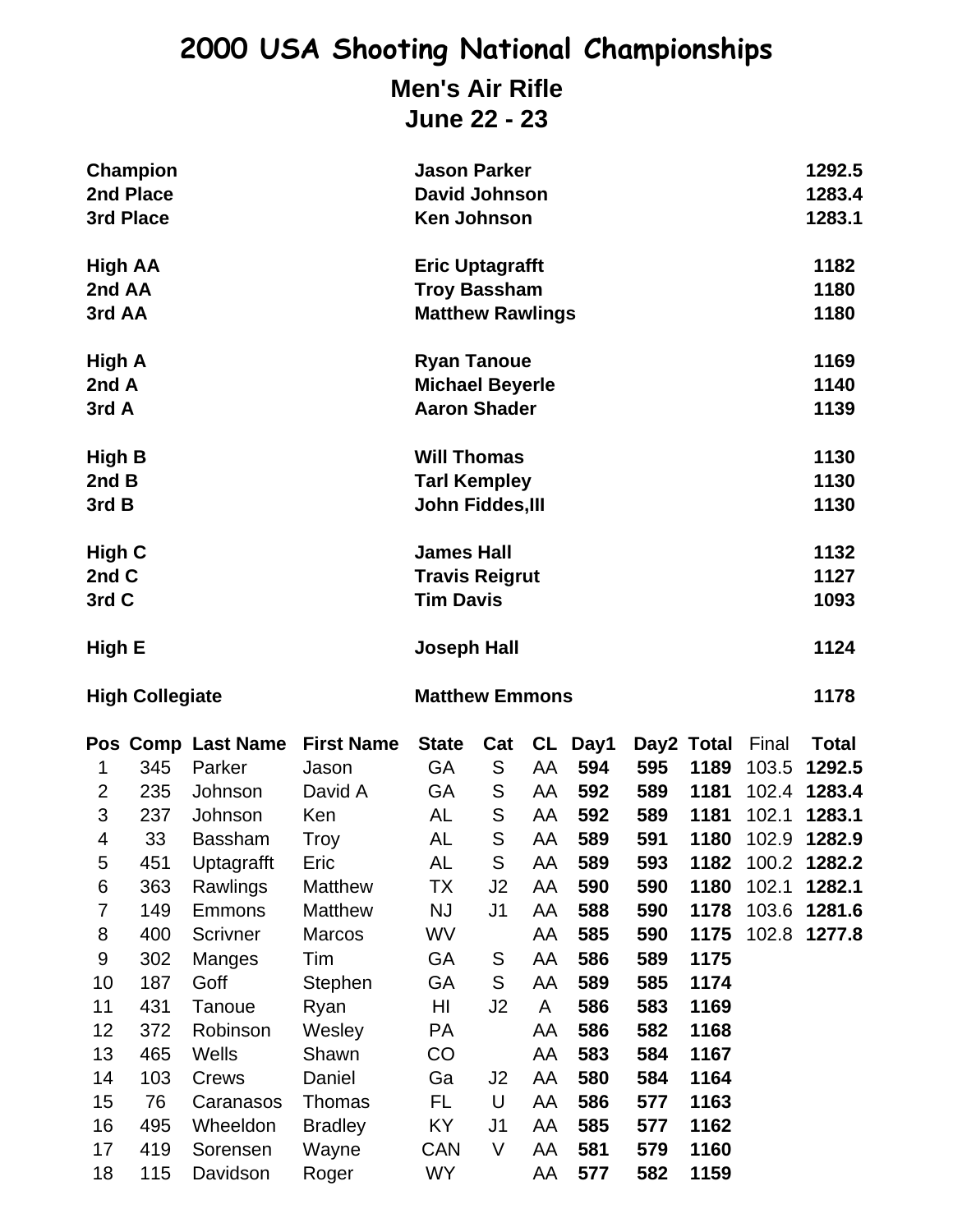| 19 | 179 | Gathman          | Trevor         | AL         | S              | AA | 583 | 575 | 1158 |
|----|-----|------------------|----------------|------------|----------------|----|-----|-----|------|
| 20 | 485 | Leone            | Tony           | GA         |                | AA | 580 | 574 | 1154 |
| 21 | 349 | Pestilli         | Vincent        | PA         |                | AA | 577 | 576 | 1153 |
| 22 | 326 | Monene           | Marc           | CA         |                | AA | 575 | 577 | 1152 |
| 23 | 30  | <b>Barnhart</b>  | Shane          | GA         | S              | AA | 576 | 571 | 1147 |
| 24 | 168 | Foth             | Robert J       | CO         |                | AA | 578 | 567 | 1145 |
| 25 | 86  | Chew             | <b>Steven</b>  | <b>NJ</b>  |                | AA | 568 | 572 | 1140 |
|    | 45  | <b>Beyerle</b>   | Michael        | <b>PA</b>  | J1, U          | A  | 568 | 572 | 1140 |
| 27 | 402 | Shader           | Aaron          | <b>KY</b>  | J <sub>2</sub> | A  | 572 | 567 | 1139 |
| 28 | 408 | Shub             | Maxim          | <b>NJ</b>  | J <sub>1</sub> | AA | 563 | 575 | 1138 |
| 29 | 318 | Mecozzi          | Grant          | AK         | U              | A  | 572 | 565 | 1137 |
| 30 | 127 | <b>DePriest</b>  | Jacob          | <b>KY</b>  | J3             | A  | 567 | 569 | 1136 |
| 31 | 204 | Hardy            | Gary           | CO         | S              | A  | 562 | 571 | 1133 |
| 32 | 200 | Hall             | James          | FL         | J2             | D  | 559 | 573 | 1132 |
| 33 | 298 | Lostetter        | Jared          | TN         | J <sub>2</sub> | A  | 559 | 572 | 1131 |
| 34 | 436 | Thomas           | Will           | GA         | J2             | B  | 561 | 569 | 1130 |
|    | 253 | Kempley          | Tarl           | <b>NV</b>  | J2             | Β  | 563 | 567 | 1130 |
|    | 212 | Hellman          | <b>Matthew</b> | <b>NY</b>  |                | A  | 564 | 566 | 1130 |
|    | 105 | Culbertson       | Alex           | <b>OR</b>  | J2             | A  | 565 | 565 | 1130 |
|    | 157 | Fiddes, III      | John           | <b>NJ</b>  | J2             | Β  | 569 | 561 | 1130 |
| 39 | 182 | Geyer            | Ray            | KY         | J3             | A  | 564 | 564 | 1128 |
| 40 | 365 | Reigrut          | <b>Travis</b>  | TX         | J <sub>1</sub> | C  | 562 | 565 | 1127 |
|    | 496 | <b>Phillips</b>  | Aaron          | GA         | J2             | A  | 563 | 564 | 1127 |
|    | 178 | Gardner          | Michael        | MI         | J2             | B  | 567 | 560 | 1127 |
| 43 | 216 | Hill             | Christopher    | GA         | J2             | A  | 564 | 562 | 1126 |
| 44 | 201 | Hall             | Joseph         | FL         | J3             | Ε  | 568 | 556 | 1124 |
| 45 | 251 | Kelley           | Joshua         | MD         | ${\mathsf S}$  | Α  | 561 | 561 | 1122 |
|    | 364 | Ray              | Michael        | IN         |                | A  | 562 | 560 | 1122 |
| 47 | 257 | Kerr             | <b>Scott</b>   | <b>NJ</b>  | J1, U          | A  | 552 | 569 | 1121 |
| 48 | 344 | Otero            | Domingo        | NJ         | S <sub>1</sub> | А  | 561 | 559 | 1120 |
|    | 143 | Dunning          | John           | FL         | J <sub>1</sub> | B  | 564 | 556 | 1120 |
| 50 | 72  | Cacka            | <b>Steven</b>  | <b>CAN</b> | J3             | AA | 556 | 563 | 1119 |
| 51 | 489 | <b>Baucom</b>    | Andreas        | FL         | J2             | B  | 564 | 549 | 1113 |
| 52 | 163 | <b>Flatt</b>     | Stephen        | NY         | S              | B  | 549 | 563 | 1112 |
|    | 67  | <b>Burke</b>     | Alexander      | VT         | J2             | A  | 554 | 558 | 1112 |
| 54 | 361 | Purdy            | Robert         | ТX         | J2             | A  | 554 | 557 | 1111 |
|    | 320 | Meglich II       | Gary           | <b>OH</b>  | J1             | A  | 564 | 547 | 1111 |
| 56 | 166 | Foster           | Doug           | GA         | J <sub>2</sub> | A  | 559 | 549 | 1108 |
| 57 | 57  | <b>Breshears</b> | Jordan         | WA         | J2             | B  | 554 | 551 | 1105 |
|    | 279 | Landrum          | David          | GA         | J2             | B  | 555 | 550 | 1105 |
| 59 | 185 | Godbee           | James          | AL         | J <sub>1</sub> | A  | 546 | 558 | 1104 |
|    | 218 | Holcroft         | Don R          | MI         |                | A  | 550 | 554 | 1104 |
|    | 189 | Golightly        | Zach           | WV         | J2             | A  | 551 | 553 | 1104 |
|    | 272 | Krukoski         | Robert         | <b>MN</b>  | J1, U          | A  | 552 | 552 | 1104 |
| 63 | 83  | Chamblee         | Russell        | GA         | J <sub>2</sub> | B  | 557 | 546 | 1103 |
| 64 | 297 | Lopez            | Julio          | CA         | J <sub>1</sub> | B  | 557 | 545 | 1102 |
| 65 | 242 | Jones            | Andy           | <b>AL</b>  | J <sub>2</sub> | B  | 545 | 556 | 1101 |
|    | 307 | Martinez         | Hector         | ТX         | J <sub>1</sub> | B  | 547 | 554 | 1101 |
| 67 | 499 | Conner           | Jeff           | GA         | J2             | Β  | 552 | 545 | 1097 |
|    |     |                  |                |            |                |    |     |     |      |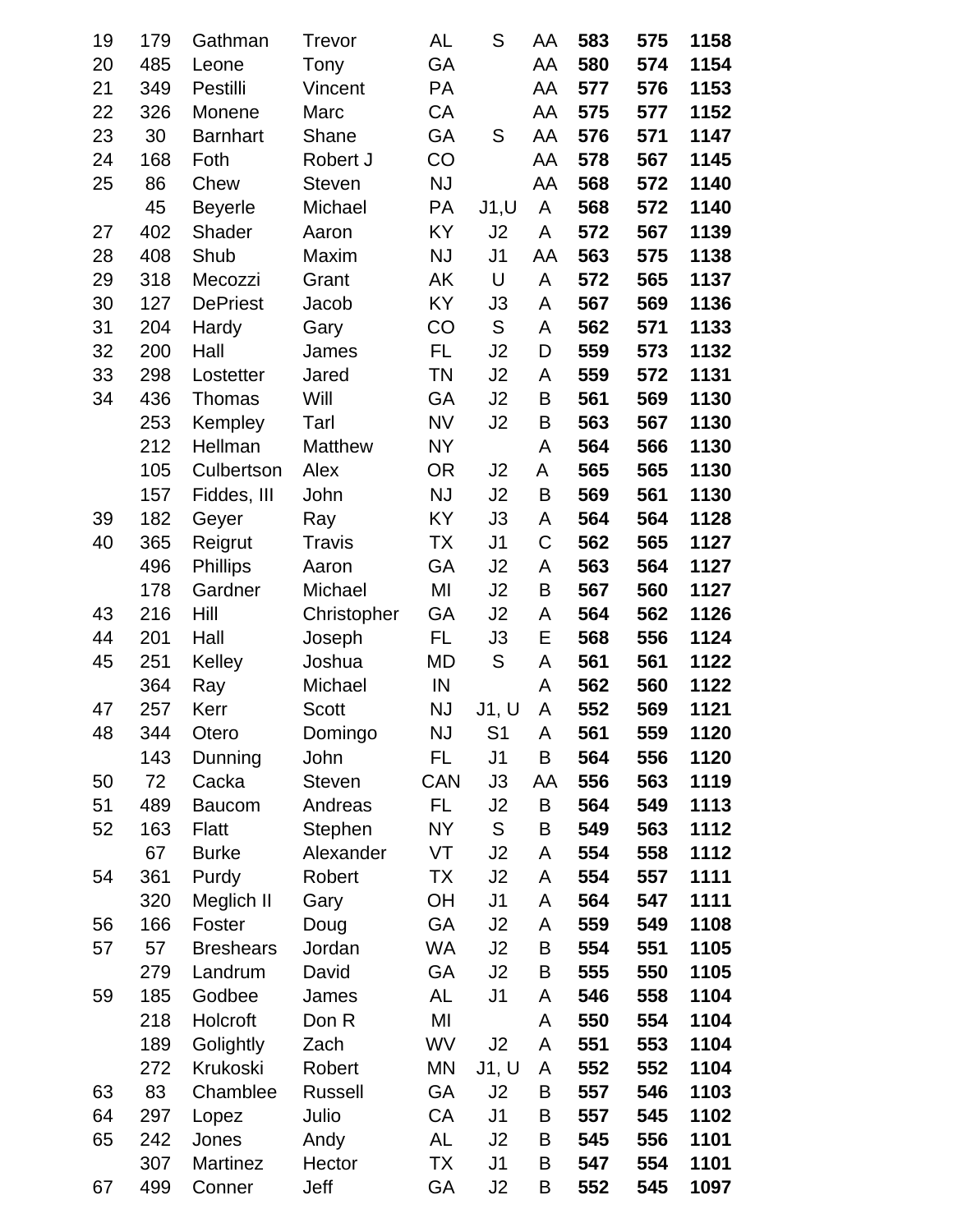| 68 | 186 | Goff           | Beau            | AΖ        | J2             | A | 543 | 553 | 1096 |
|----|-----|----------------|-----------------|-----------|----------------|---|-----|-----|------|
| 69 | 120 | Davis          | Tim             | GA        | J2             | C | 547 | 546 | 1093 |
| 70 | 426 | Surber         | Eric            | KY        | J <sub>2</sub> | A | 541 | 549 | 1090 |
|    | 259 | Kidd           | <b>Brandon</b>  | ΤN        | J2             | Ε | 555 | 535 | 1090 |
| 72 | 413 | <b>Skeuse</b>  | Thomas          | <b>NJ</b> | J2             | C | 544 | 544 | 1088 |
|    | 214 | <b>Hess</b>    | Wesley          | ТX        | J3             | C | 555 | 533 | 1088 |
| 74 | 98  | Cost           | Alex            | AΖ        | J <sub>1</sub> | B | 531 | 548 | 1079 |
| 75 | 196 | Griego         | Herminio        | ТX        | J <sub>1</sub> | C | 534 | 542 | 1076 |
| 76 | 441 | Tortora        | Paul            | МA        | J2             | B | 533 | 532 | 1065 |
|    | 367 | Revilla        | <b>Benito</b>   | ТX        | J <sub>1</sub> | C | 538 | 527 | 1065 |
| 78 | 494 | Jochum         | Jared           | <b>NE</b> | U, J1          | B | 535 | 529 | 1064 |
| 79 | 177 | Garcia         | <b>Steven</b>   | <b>TX</b> | J <sub>1</sub> | C | 541 | 520 | 1061 |
| 80 | 68  | <b>Burillo</b> | Daniel          | ΑZ        | J3             | B | 528 | 531 | 1059 |
| 81 | 170 | Franklin       | Jeremy          | AL        | J <sub>1</sub> | A | 533 | 521 | 1054 |
| 82 | 324 | <b>Mills</b>   | Nathan          | ΤN        | J <sub>1</sub> | Е | 516 | 534 | 1050 |
| 83 | 438 | Thompson       | Ben             | AL        | J2             | B | 521 | 521 | 1042 |
| 84 | 32  | <b>Bathke</b>  | <b>Matthew</b>  | ΤN        | J <sub>2</sub> | B | 482 | 525 | 1007 |
| 85 | 122 | Del Ponte      | Thomas R        | AL        | J <sub>2</sub> | C | 499 | 505 | 1004 |
| 86 | 70  | Cabaniss       | <b>Justin R</b> | AL        | J2             | B | 494 | 508 | 1002 |
|    | 468 | Wicke          | Jacob           | AΖ        | J2             | C | 508 | 494 | 1002 |
| 88 | 80  | Carter         | William         | AL        | J <sub>2</sub> | B | 484 | 499 | 983  |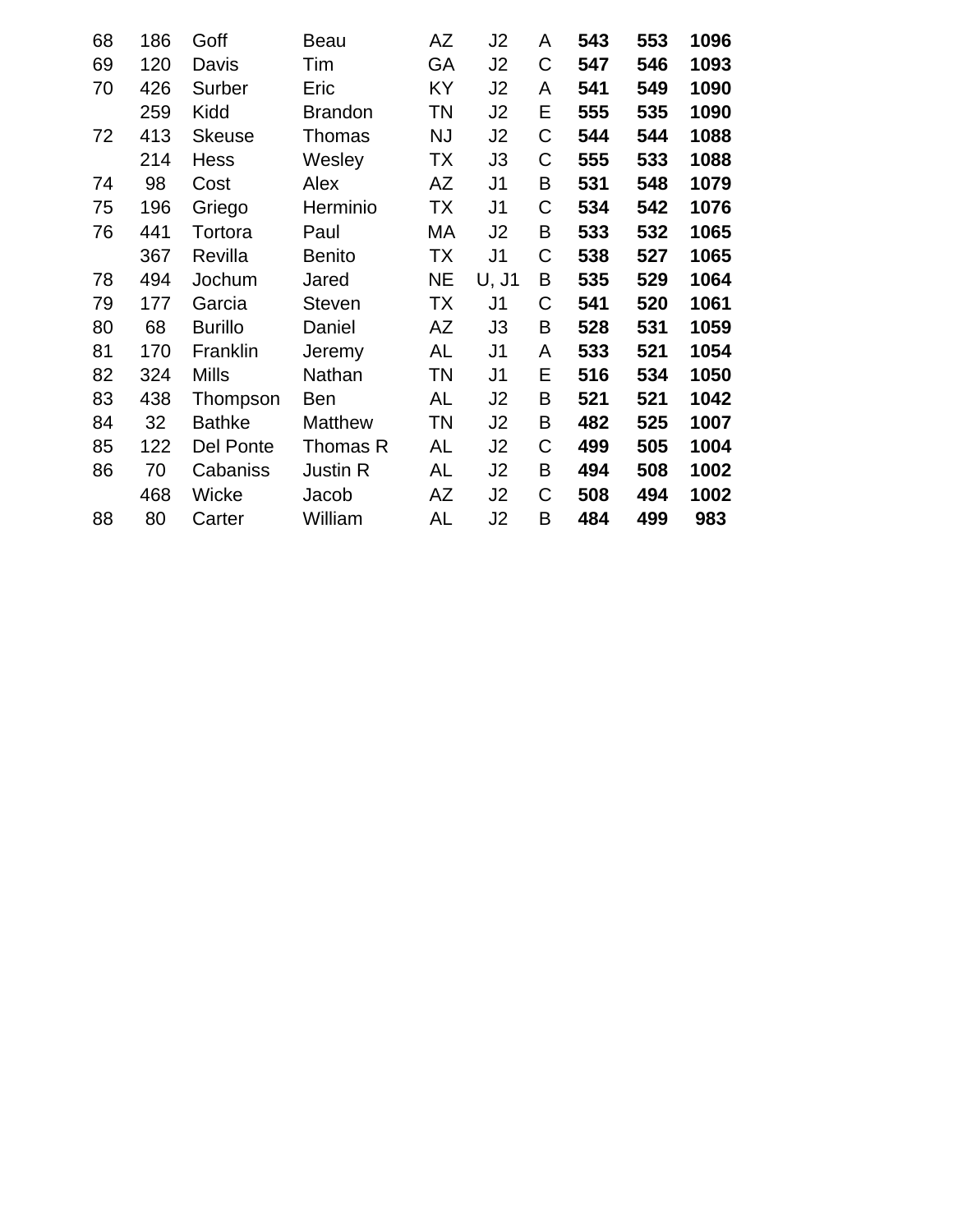## **Junior Men's Air Rifle**

**June 22 - 23**

| <b>Champion</b><br>2nd Place<br>3rd Place<br><b>High Intermediate Junior</b><br><b>High Sub Junior</b> |     |                    |                   | <b>Matthew Rawlings</b><br><b>Matthew Emmons</b><br><b>Ryan Tanoue</b><br><b>Matthew Rawlings</b><br><b>Jacob DePriest</b> |                |           |      | 1180<br>1178<br>1169 |            |
|--------------------------------------------------------------------------------------------------------|-----|--------------------|-------------------|----------------------------------------------------------------------------------------------------------------------------|----------------|-----------|------|----------------------|------------|
|                                                                                                        |     |                    |                   |                                                                                                                            |                |           |      | 1180<br>1136         |            |
|                                                                                                        |     | Pos Comp Last Name | <b>First Name</b> | <b>State</b>                                                                                                               | Cat            | <b>CL</b> | Day1 |                      | Day2 Total |
| 1                                                                                                      | 363 | Rawlings           | <b>Matthew</b>    | ТX                                                                                                                         | J2             | AA        | 590  | 590                  | 1180       |
| $\overline{2}$                                                                                         | 149 | <b>Emmons</b>      | <b>Matthew</b>    | <b>NJ</b>                                                                                                                  | J <sub>1</sub> | AA        | 588  | 590                  | 1178       |
| 3                                                                                                      | 431 | Tanoue             | Ryan              | HI                                                                                                                         | J2             | A         | 586  | 583                  | 1169       |
| 4                                                                                                      | 103 | Crews              | Daniel            | Ga                                                                                                                         | J2             | AA        | 580  | 584                  | 1164       |
| 5                                                                                                      | 495 | Wheeldon           | <b>Bradley</b>    | KY                                                                                                                         | J <sub>1</sub> | AA        | 585  | 577                  | 1162       |
| 6                                                                                                      | 45  | <b>Beyerle</b>     | Michael           | PA                                                                                                                         | J1, U          | A         | 568  | 572                  | 1140       |
| 7                                                                                                      | 402 | Shader             | Aaron             | KY                                                                                                                         | J <sub>2</sub> | A         | 572  | 567                  | 1139       |
| 8                                                                                                      | 408 | Shub               | Maxim             | <b>NJ</b>                                                                                                                  | J <sub>1</sub> | AA        | 563  | 575                  | 1138       |
| 9                                                                                                      | 127 | <b>DePriest</b>    | Jacob             | ΚY                                                                                                                         | J3             | A         | 567  | 569                  | 1136       |
| 10                                                                                                     | 200 | Hall               | James             | FL                                                                                                                         | J2             | D         | 559  | 573                  | 1132       |
| 11                                                                                                     | 298 | Lostetter          | Jared             | <b>TN</b>                                                                                                                  | J2             | A         | 559  | 572                  | 1131       |
| 12                                                                                                     | 436 | Thomas             | Will              | GA                                                                                                                         | J2             | B         | 561  | 569                  | 1130       |
|                                                                                                        | 253 | Kempley            | Tarl              | <b>NV</b>                                                                                                                  | J2             | B         | 563  | 567                  | 1130       |
|                                                                                                        | 105 | Culbertson         | Alex              | <b>OR</b>                                                                                                                  | J2             | A         | 565  | 565                  | 1130       |
|                                                                                                        | 157 | Fiddes, III        | John              | <b>NJ</b>                                                                                                                  | J <sub>2</sub> | Β         | 569  | 561                  | 1130       |
| 16                                                                                                     | 182 | Geyer              | Ray               | KY                                                                                                                         | J3             | A         | 564  | 564                  | 1128       |
| 17                                                                                                     | 365 | Reigrut            | <b>Travis</b>     | ТX                                                                                                                         | J <sub>1</sub> | C         | 562  | 565                  | 1127       |
|                                                                                                        | 496 | <b>Phillips</b>    | Aaron             | <b>GA</b>                                                                                                                  | J2             | A         | 563  | 564                  | 1127       |
|                                                                                                        | 178 | Gardner            | Michael           | MI                                                                                                                         | J2             | B         | 567  | 560                  | 1127       |
| 20                                                                                                     | 216 | Hill               | Christopher       | GA                                                                                                                         | J2             | A         | 564  | 562                  | 1126       |
| 21                                                                                                     | 201 | Hall               | Joseph            | FL                                                                                                                         | J3             | Е         | 568  | 556                  | 1124       |
| 22                                                                                                     | 257 | Kerr               | <b>Scott</b>      | NJ                                                                                                                         | J1, U          | A         | 552  | 569                  | 1121       |
| 23                                                                                                     | 143 | Dunning            | John              | FL                                                                                                                         | J <sub>1</sub> | B         | 564  | 556                  | 1120       |
| 24                                                                                                     | 72  | Cacka              | <b>Steven</b>     | <b>CAN</b>                                                                                                                 | J3             | AA        | 556  | 563                  | 1119       |
| 25                                                                                                     | 489 | <b>Baucom</b>      | Andreas           | FL                                                                                                                         | J2             | B         | 564  | 549                  | 1113       |
| 26                                                                                                     | 67  | <b>Burke</b>       | Alexander         | VT                                                                                                                         | J <sub>2</sub> | A         | 554  | 558                  | 1112       |
| 27                                                                                                     | 361 | Purdy              | Robert            | <b>TX</b>                                                                                                                  | J <sub>2</sub> | A         | 554  | 557                  | 1111       |
|                                                                                                        | 320 | Meglich II         | Gary              | ОH                                                                                                                         | J1             | A         | 564  | 547                  | 1111       |
| 29                                                                                                     | 166 | Foster             | Doug              | GA                                                                                                                         | J2             | A         | 559  | 549                  | 1108       |
| 30                                                                                                     | 57  | <b>Breshears</b>   | Jordan            | WA                                                                                                                         | J2             | B         | 554  | 551                  | 1105       |
|                                                                                                        | 279 | Landrum            | David             | GA                                                                                                                         | J <sub>2</sub> | Β         | 555  | 550                  | 1105       |
| 32                                                                                                     | 185 | Godbee             | James             | AL                                                                                                                         | J1             | A         | 546  | 558                  | 1104       |
|                                                                                                        | 189 | Golightly          | Zach              | WV                                                                                                                         | J2             | A         | 551  | 553                  | 1104       |
|                                                                                                        | 272 | Krukoski           | Robert            | MN                                                                                                                         | J1, U          | A         | 552  | 552                  | 1104       |
| 35                                                                                                     | 83  | Chamblee           | <b>Russell</b>    | GA                                                                                                                         | J2             | B         | 557  | 546                  | 1103       |